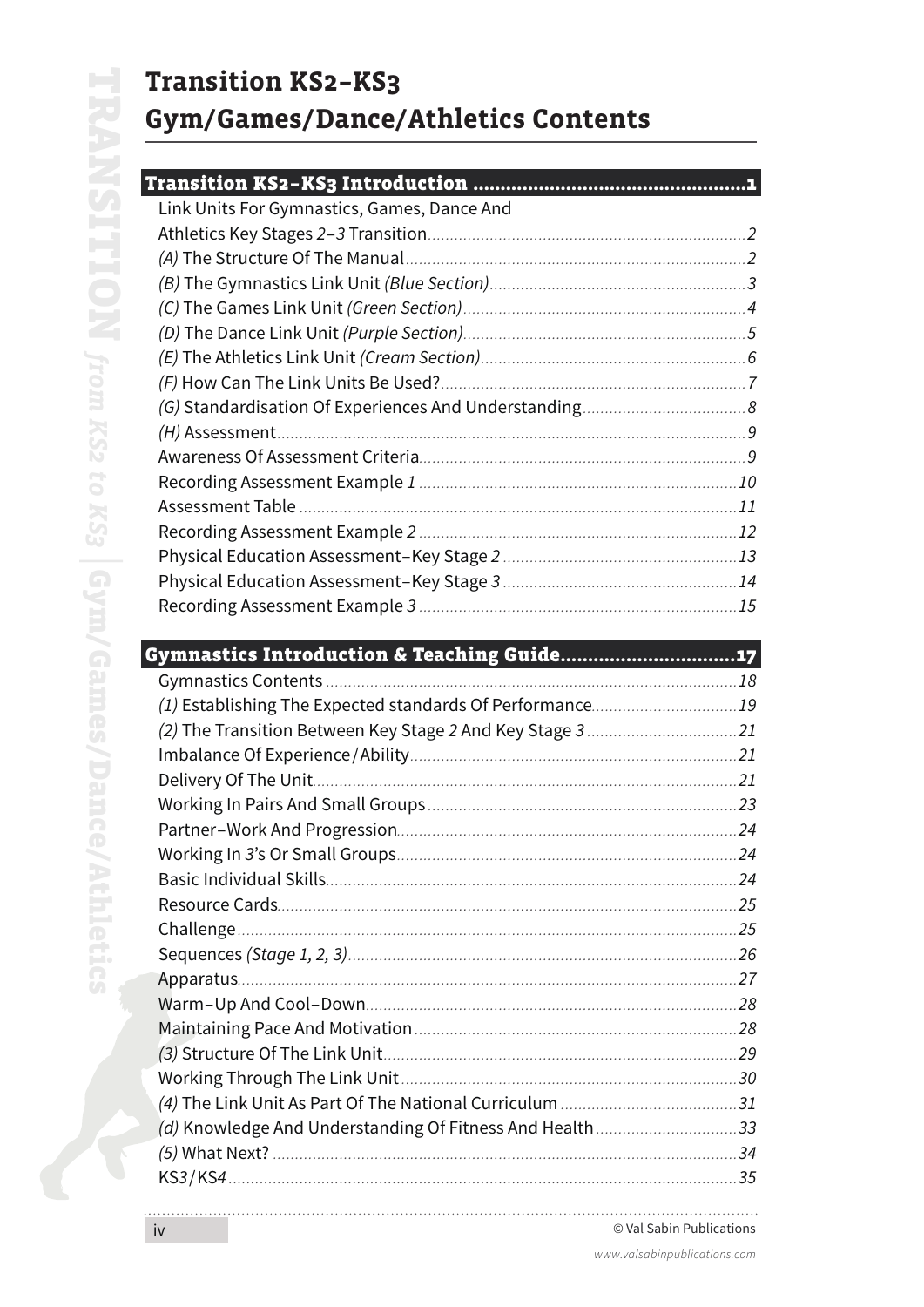| <b>Expected Learning Outcomes For Each Phase</b>                        |  |
|-------------------------------------------------------------------------|--|
|                                                                         |  |
|                                                                         |  |
|                                                                         |  |
|                                                                         |  |
|                                                                         |  |
|                                                                         |  |
|                                                                         |  |
|                                                                         |  |
| Balancing With Or Against A Partner Different Body Parts In Contact 58  |  |
|                                                                         |  |
|                                                                         |  |
|                                                                         |  |
|                                                                         |  |
| (A) Balance With And Against (B) Pull Or Push To Maintain The Balance71 |  |
|                                                                         |  |
|                                                                         |  |
|                                                                         |  |
|                                                                         |  |
|                                                                         |  |
|                                                                         |  |
|                                                                         |  |
|                                                                         |  |
|                                                                         |  |
|                                                                         |  |
|                                                                         |  |
|                                                                         |  |
|                                                                         |  |
|                                                                         |  |
|                                                                         |  |
|                                                                         |  |
|                                                                         |  |
|                                                                         |  |
|                                                                         |  |
|                                                                         |  |
|                                                                         |  |
|                                                                         |  |
|                                                                         |  |
|                                                                         |  |
|                                                                         |  |
|                                                                         |  |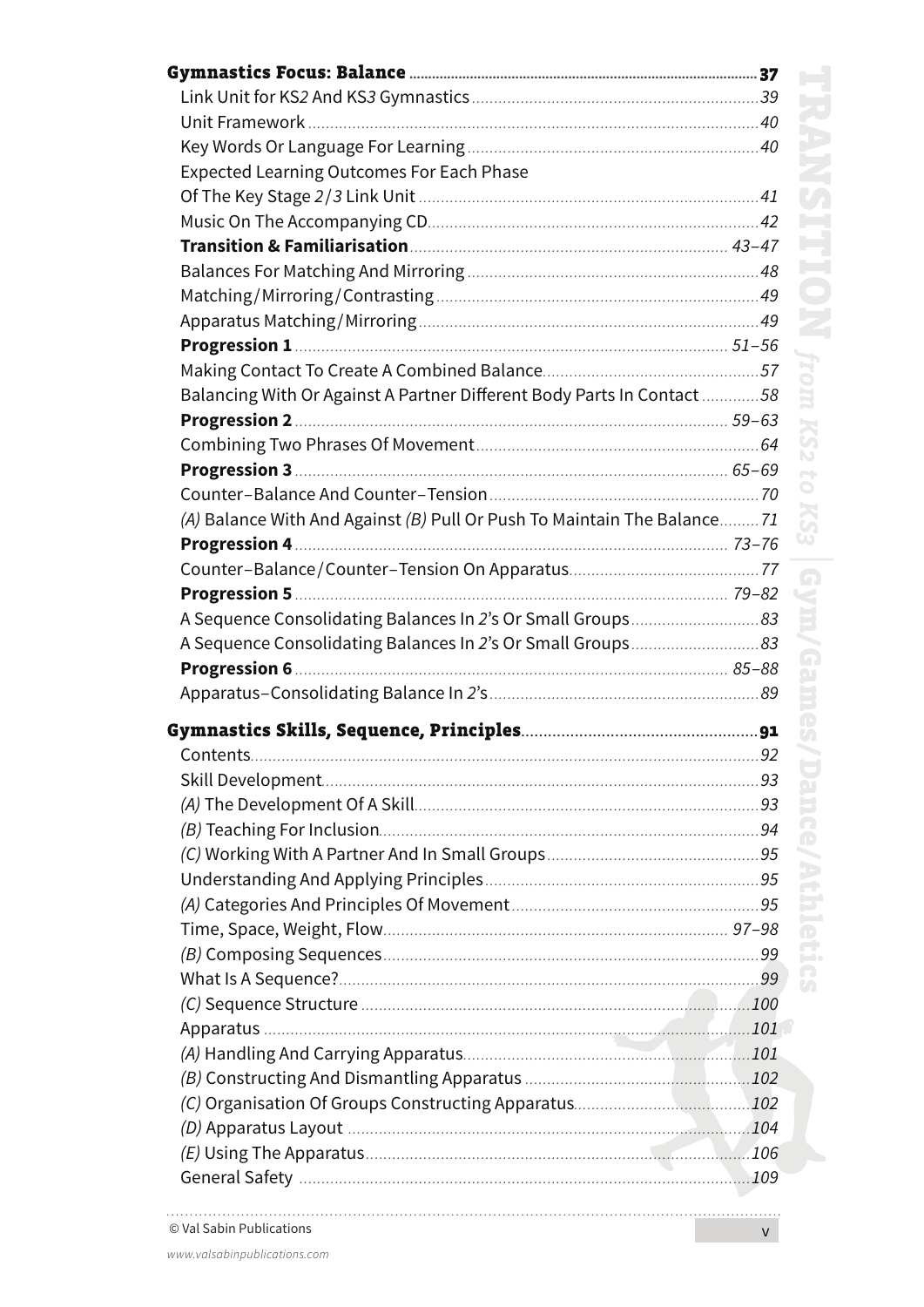K

| Gymnastics Key Stage 3-Minimum Expected Standards 127-128           |  |
|---------------------------------------------------------------------|--|
| Trampolining (Gymnastics) Key Stage 3-Minimum Expected Standards129 |  |
|                                                                     |  |
|                                                                     |  |
|                                                                     |  |
|                                                                     |  |
| (1) Establishing The Expected Standards Of Performance 133-135      |  |
| (2) The Transition Between Key Stage 2 And Key Stage 3  136         |  |
|                                                                     |  |
|                                                                     |  |
|                                                                     |  |
|                                                                     |  |
|                                                                     |  |
|                                                                     |  |
|                                                                     |  |
|                                                                     |  |
|                                                                     |  |
|                                                                     |  |
|                                                                     |  |
|                                                                     |  |
|                                                                     |  |
|                                                                     |  |
|                                                                     |  |
|                                                                     |  |
|                                                                     |  |
|                                                                     |  |
| <b>Expected Learning Outcomes For</b>                               |  |
|                                                                     |  |
|                                                                     |  |
| Group 1 "Jog-Stride"-Whole Body General Warm-Up157                  |  |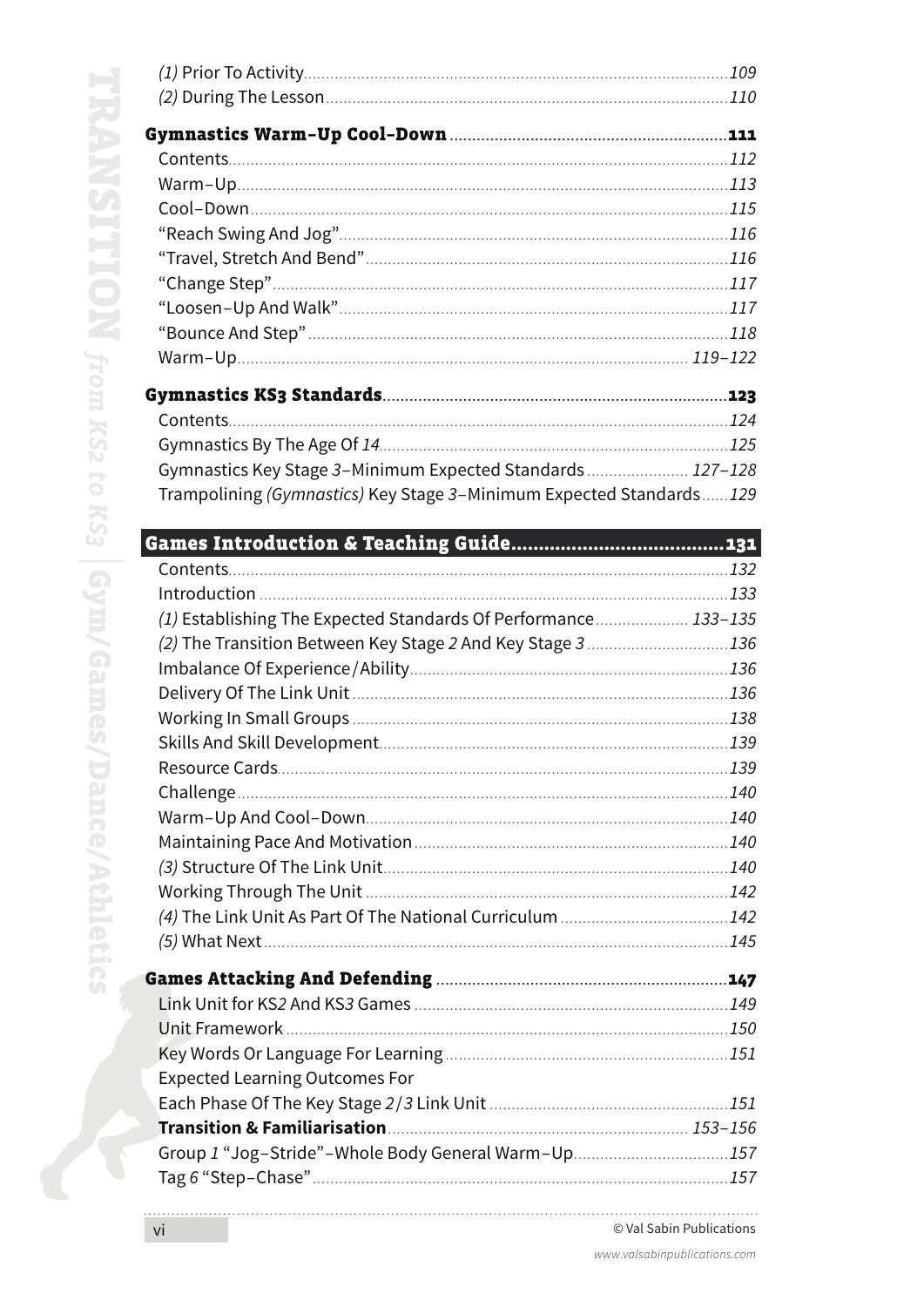| Group 3 "Directions"-Whole Body General Warm-Up 163                 |      |
|---------------------------------------------------------------------|------|
|                                                                     |      |
|                                                                     |      |
|                                                                     |      |
|                                                                     |      |
|                                                                     |      |
| Group 2-"Time Jog" Whole Body General Warm-Up174                    |      |
|                                                                     |      |
|                                                                     |      |
|                                                                     |      |
| Group 3 "Directions"-Whole Body General Warm-Up 181                 |      |
|                                                                     |      |
|                                                                     |      |
|                                                                     |      |
|                                                                     |      |
|                                                                     |      |
|                                                                     |      |
| Group 3 "Directions"-Whole Body General Warm-Up 191                 |      |
|                                                                     |      |
|                                                                     |      |
|                                                                     |      |
|                                                                     |      |
|                                                                     |      |
|                                                                     |      |
| The Acquisition And Development Of Games Skills And Strategies195   |      |
|                                                                     |      |
|                                                                     |      |
|                                                                     |      |
|                                                                     |      |
|                                                                     |      |
|                                                                     |      |
| Some Relevant Target Skills Involved In All Games,                  |      |
|                                                                     |      |
|                                                                     |      |
| Some Basic Concepts And Principles Of Play                          |      |
|                                                                     |      |
| Some Relevant Skills Associated With Striking And Net/Wall Games199 |      |
|                                                                     |      |
| Some Basic Concepts And Principles Of Play                          |      |
|                                                                     |      |
| Some Relevant Skills Associated With Striking And Fielding Games    | .201 |
|                                                                     |      |
| Some Basic Concepts And Principles Of Play                          |      |
|                                                                     | .202 |

. . . . . . . . . .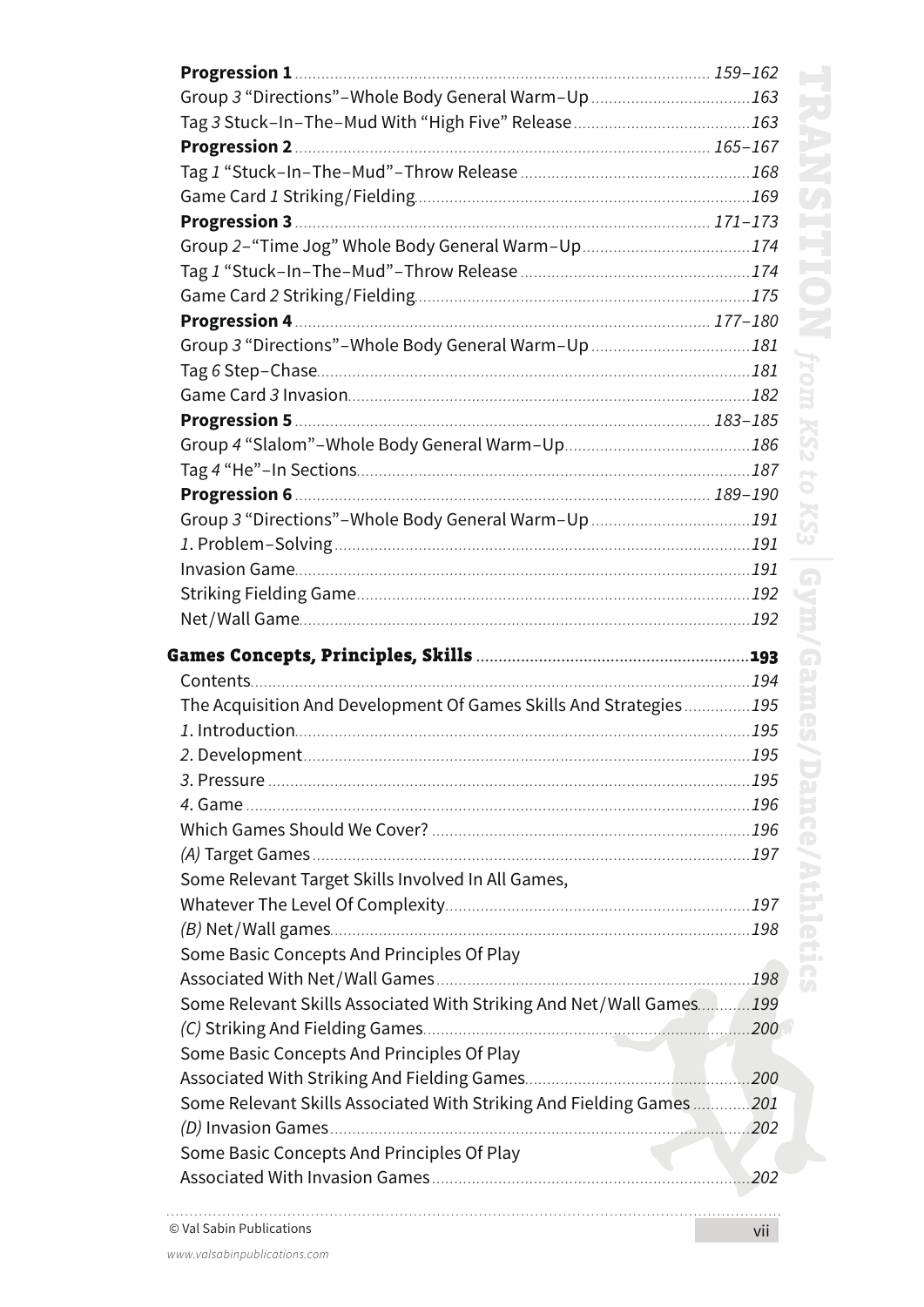| Group 1 "Jog-Stride"-Whole Body General Warm-Up212                      |  |
|-------------------------------------------------------------------------|--|
|                                                                         |  |
| Group 3 "Directions"-Whole Body General Warm-Up 213                     |  |
|                                                                         |  |
|                                                                         |  |
|                                                                         |  |
|                                                                         |  |
|                                                                         |  |
|                                                                         |  |
|                                                                         |  |
|                                                                         |  |
|                                                                         |  |
|                                                                         |  |
|                                                                         |  |
|                                                                         |  |
|                                                                         |  |
|                                                                         |  |
|                                                                         |  |
| Invasion Games Key Stage 3-Minimum Expected Standards229                |  |
|                                                                         |  |
| Striking And Fielding Games Key Stage 3-Minimum Expected Standards  231 |  |
|                                                                         |  |
| Net/Wall Games Key Stage 3-Minimum Expected Standards233                |  |
|                                                                         |  |
|                                                                         |  |
|                                                                         |  |
|                                                                         |  |
| (2) The Transition Between Key Stage 2 And Key Stage 3 238              |  |
|                                                                         |  |
|                                                                         |  |
|                                                                         |  |
|                                                                         |  |

Partner–Work And Progression*...........................................................................240*

Some Relevant Skills Associated With Invasion Games*.......................... 203*–*205*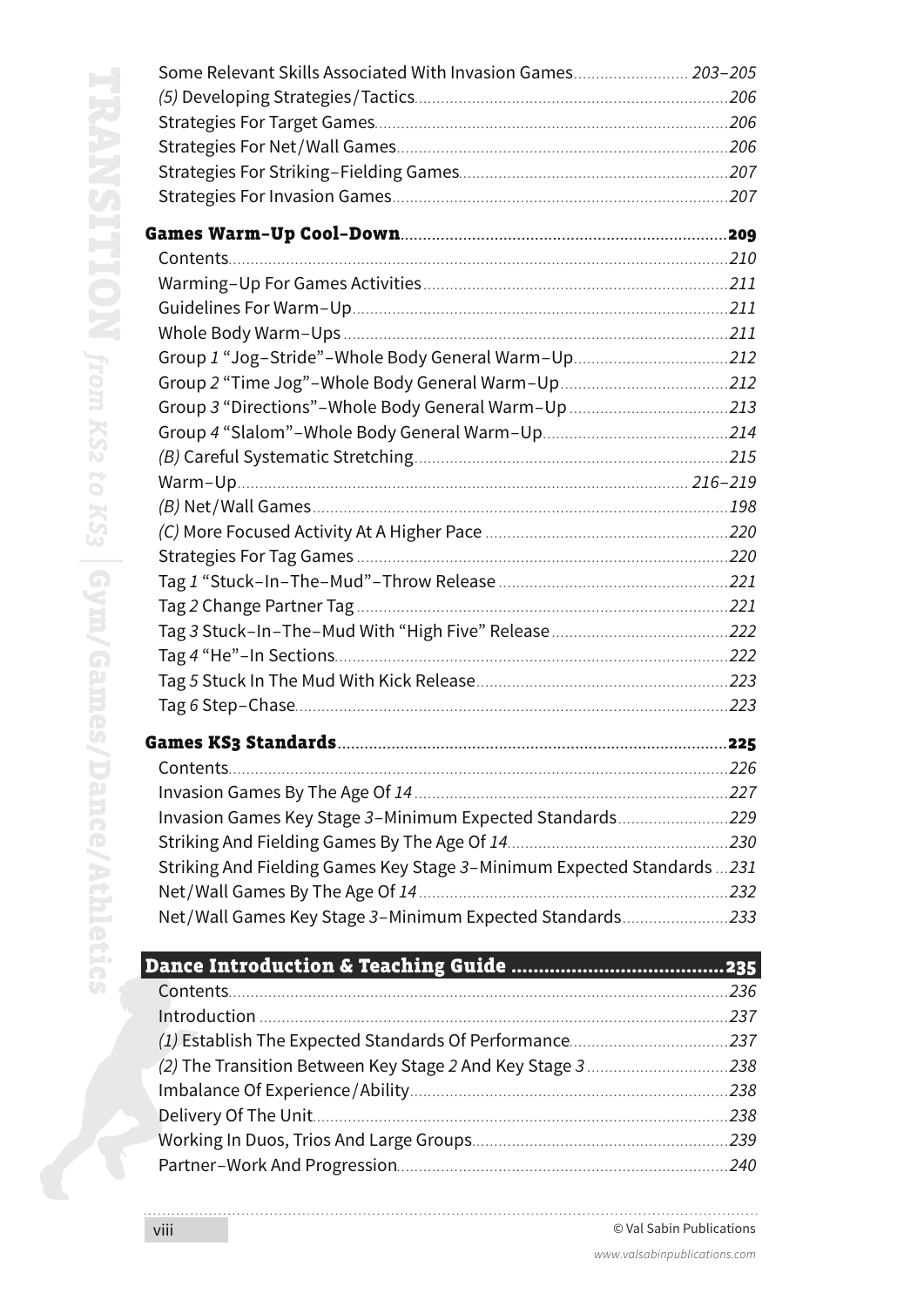| (b) Selecting And Applying Skills And Compositional Ideas-        |      |
|-------------------------------------------------------------------|------|
|                                                                   |      |
| (c) Appreciating, Evaluating And Improving Performance-           |      |
|                                                                   |      |
|                                                                   |      |
|                                                                   |      |
|                                                                   |      |
|                                                                   |      |
|                                                                   |      |
|                                                                   |      |
| <b>Expected Learning Outcomes For</b>                             |      |
|                                                                   |      |
|                                                                   |      |
|                                                                   |      |
| "Reach Swing And Jog"                                             |      |
|                                                                   |      |
| "Stretch And Jog"                                                 |      |
|                                                                   |      |
|                                                                   |      |
|                                                                   |      |
| "Reach Swing And Jog"                                             |      |
|                                                                   |      |
| "Stretch And Jog"                                                 |      |
|                                                                   |      |
| "Stretch And Jog"                                                 |      |
|                                                                   | .273 |
| "Travel, Stretch And Bend"                                        |      |
|                                                                   |      |
|                                                                   |      |
|                                                                   |      |
|                                                                   |      |
| Counter-Balance And Counter-Tension-Different Shapes And Sizes281 |      |
|                                                                   |      |

. . . . . . . . .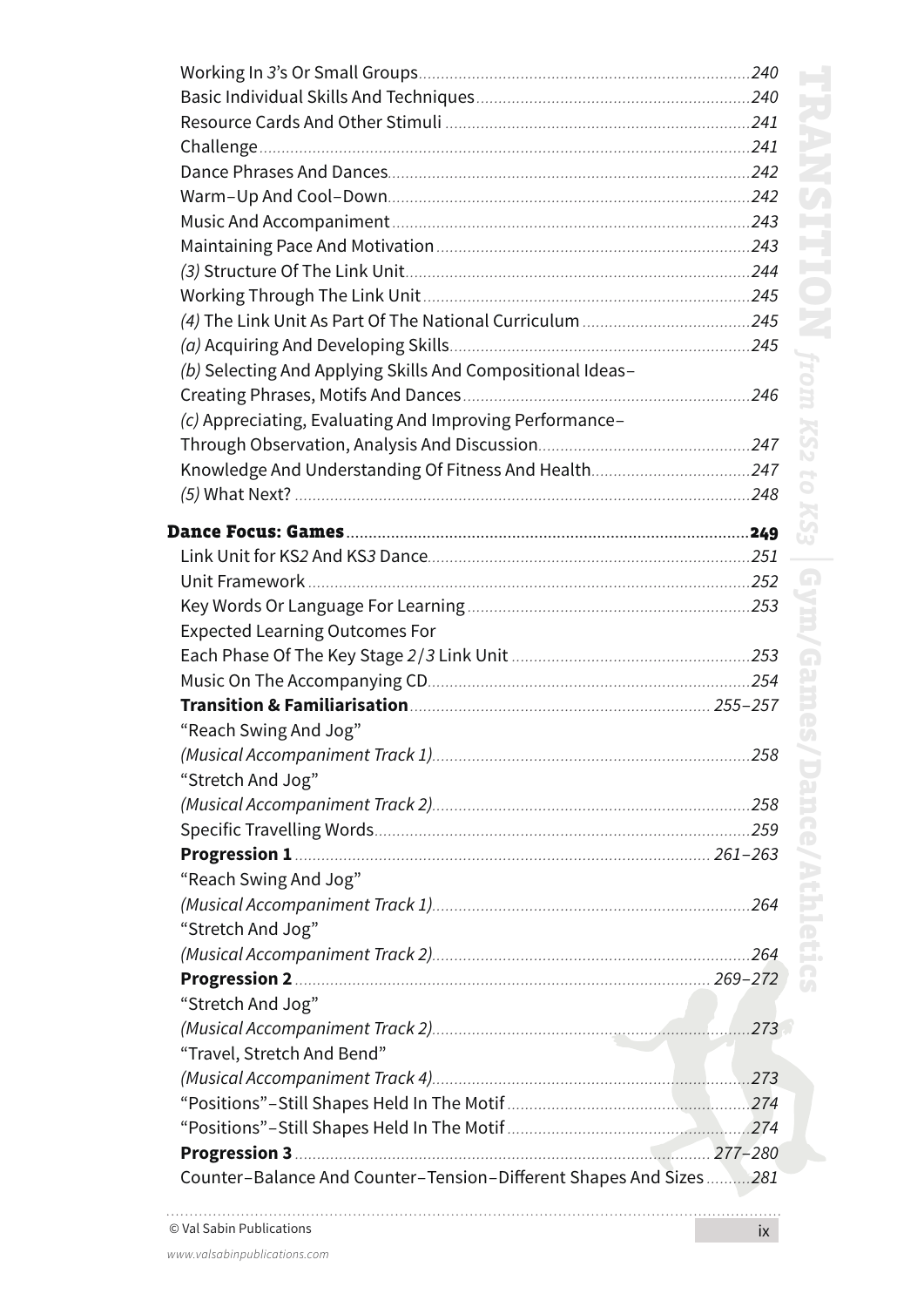| Counter-Balance And Counter-Tension-Different Shapes And Sizes281 |  |
|-------------------------------------------------------------------|--|
|                                                                   |  |
| "Stretch And Jog"                                                 |  |
|                                                                   |  |
| "Travel, Stretch And Bend"                                        |  |
|                                                                   |  |
|                                                                   |  |
| "Change Step"                                                     |  |
|                                                                   |  |
| "Change Step"                                                     |  |
|                                                                   |  |
|                                                                   |  |
|                                                                   |  |
|                                                                   |  |
|                                                                   |  |
|                                                                   |  |
|                                                                   |  |
|                                                                   |  |
| (c) Where Are The Movements Going To Be Performed?303             |  |
|                                                                   |  |
|                                                                   |  |
|                                                                   |  |
|                                                                   |  |
|                                                                   |  |
|                                                                   |  |
|                                                                   |  |
|                                                                   |  |
|                                                                   |  |
|                                                                   |  |
|                                                                   |  |
| "Reach Swing And Jog"                                             |  |
|                                                                   |  |
| "Stretch And Jog"                                                 |  |
|                                                                   |  |
| "Change Step"                                                     |  |
|                                                                   |  |
| "Travel, Stretch And Bend"                                        |  |
|                                                                   |  |
|                                                                   |  |
|                                                                   |  |
|                                                                   |  |
|                                                                   |  |
|                                                                   |  |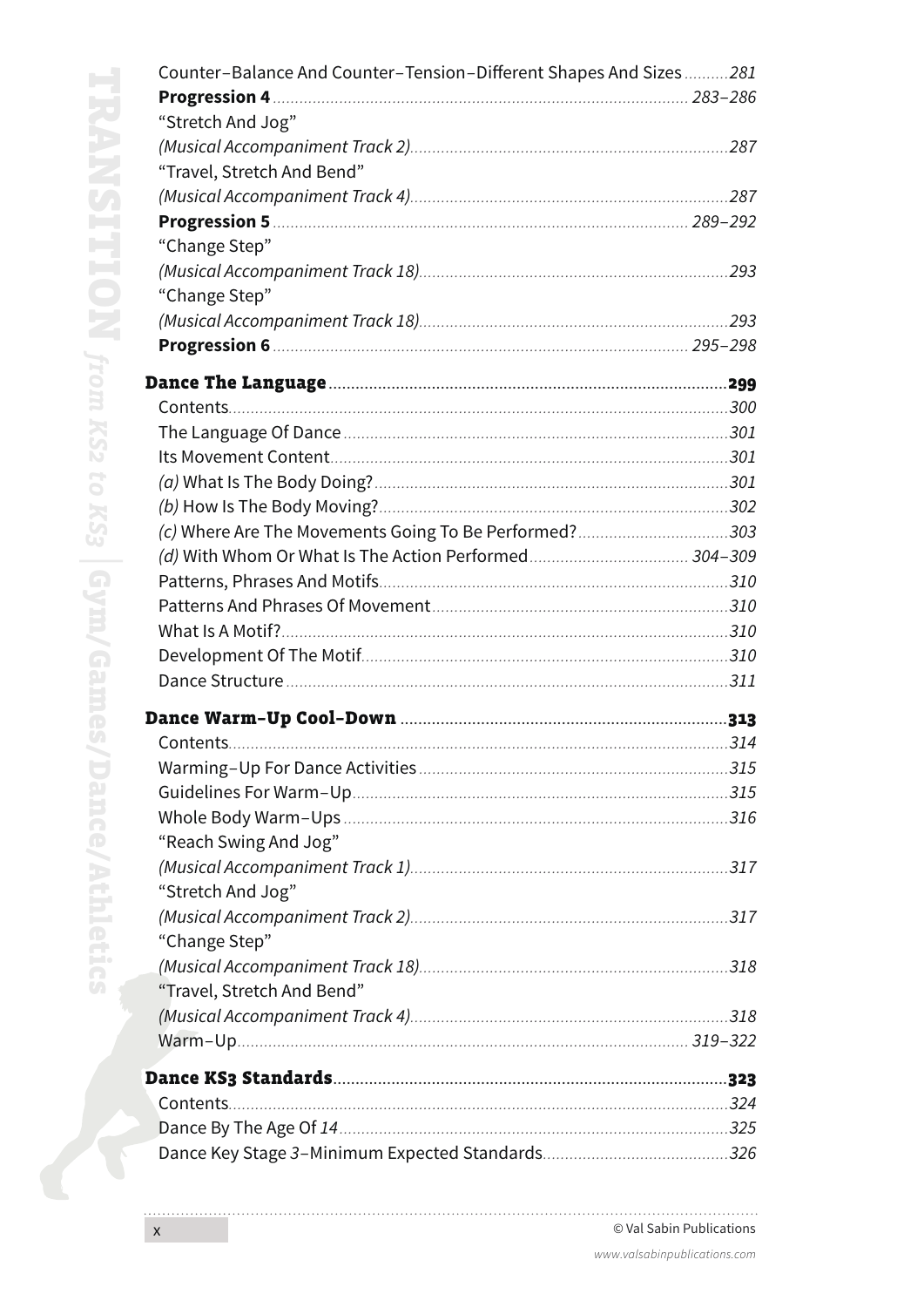| <b>Expected Learning Outcomes For</b> |    |
|---------------------------------------|----|
|                                       |    |
|                                       |    |
|                                       |    |
|                                       |    |
|                                       |    |
|                                       |    |
|                                       |    |
|                                       |    |
|                                       |    |
|                                       |    |
|                                       |    |
|                                       |    |
|                                       |    |
|                                       |    |
|                                       |    |
|                                       |    |
|                                       |    |
|                                       |    |
|                                       |    |
|                                       |    |
|                                       |    |
|                                       |    |
|                                       |    |
|                                       |    |
|                                       |    |
|                                       |    |
|                                       |    |
|                                       |    |
|                                       |    |
| © Val Sabin Publications              | xi |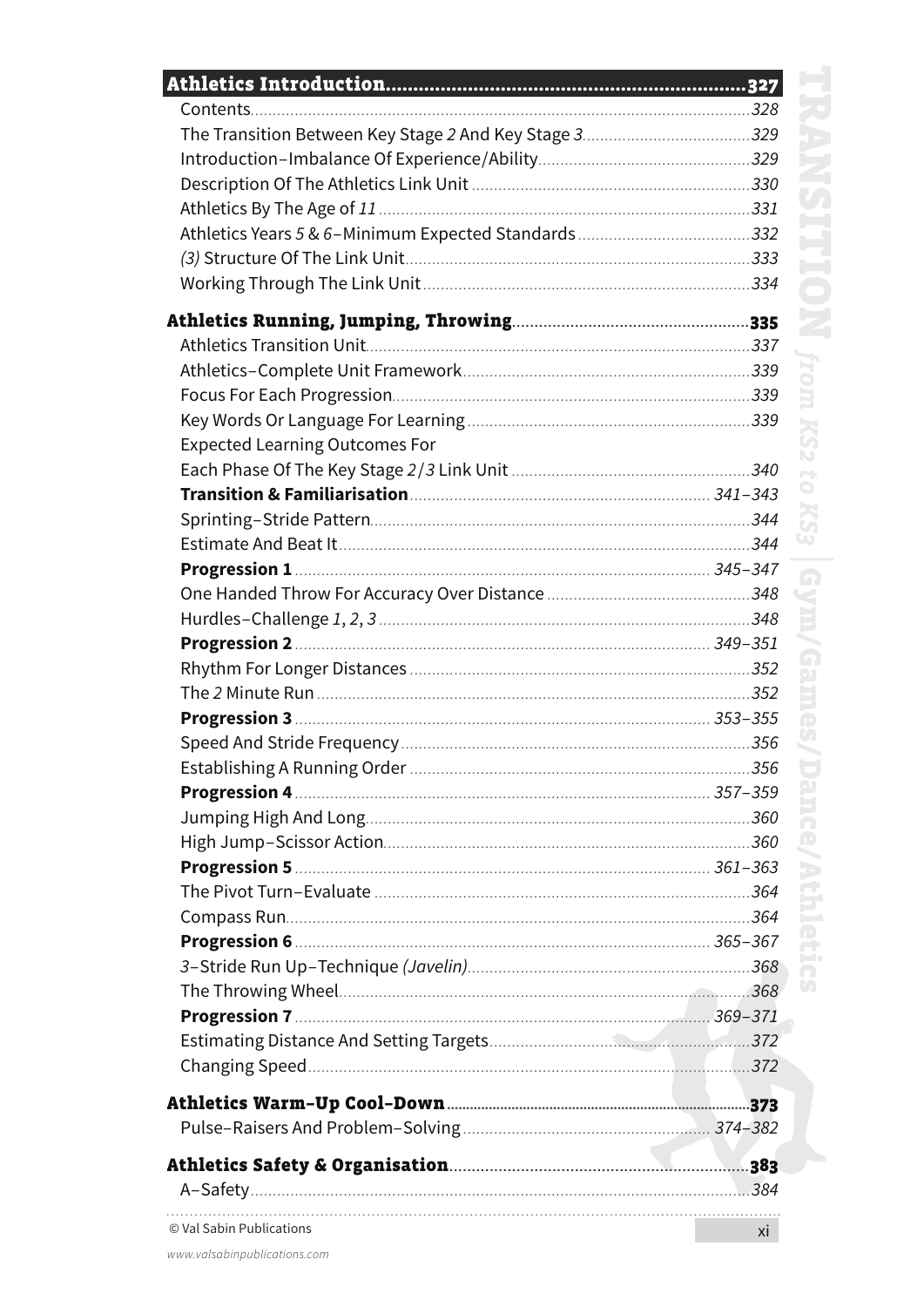| Skill Development And Individual/Team Challenges        |  |
|---------------------------------------------------------|--|
|                                                         |  |
|                                                         |  |
|                                                         |  |
|                                                         |  |
| <b>Skill Development And Individual/Team Challenges</b> |  |
|                                                         |  |
|                                                         |  |
|                                                         |  |
|                                                         |  |
|                                                         |  |
|                                                         |  |
|                                                         |  |
|                                                         |  |
|                                                         |  |
|                                                         |  |
|                                                         |  |

. . . . . . . . .

F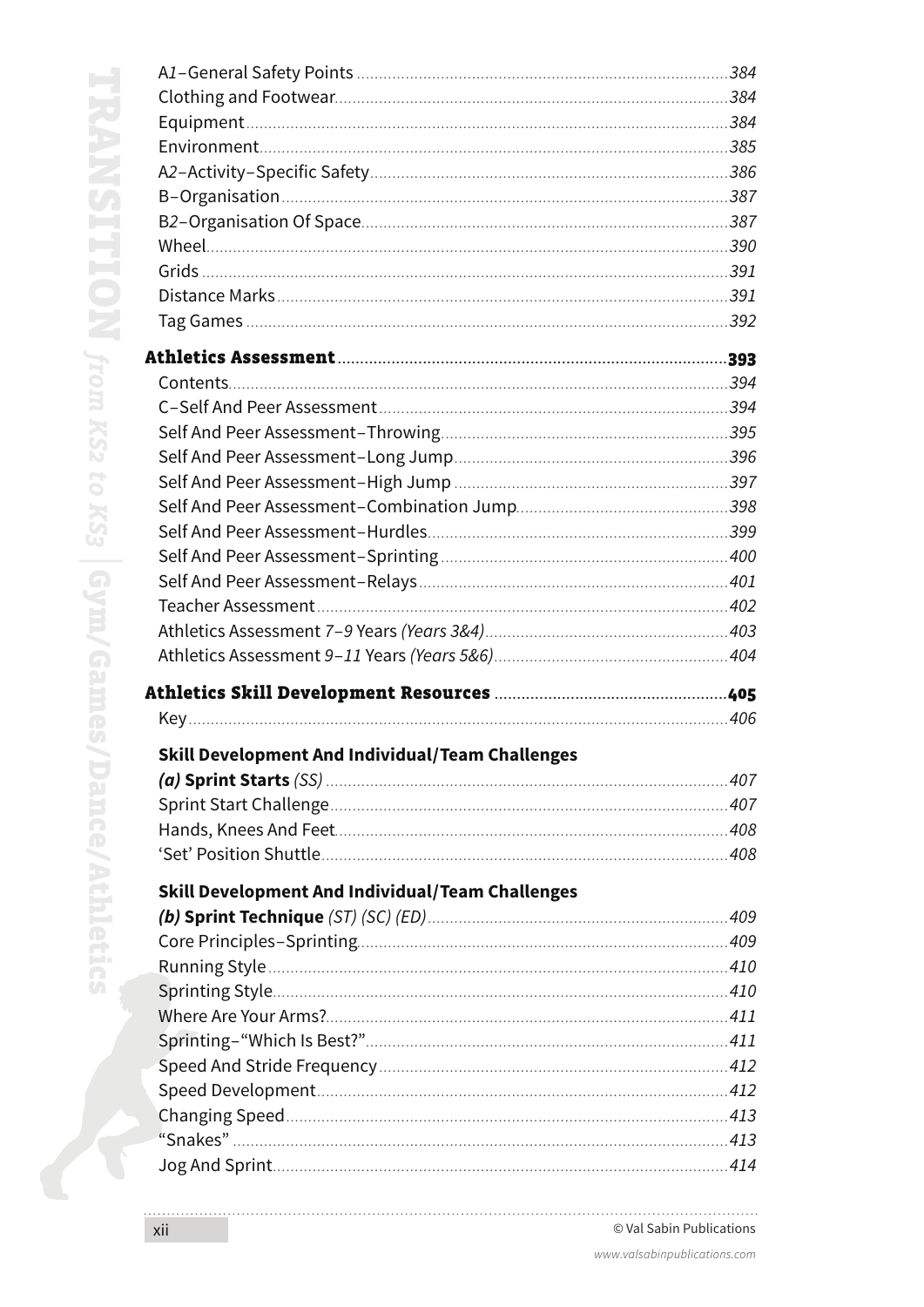| <b>Skill Development And Individual/Team Challenges</b> |  |
|---------------------------------------------------------|--|
|                                                         |  |
|                                                         |  |
|                                                         |  |
|                                                         |  |
|                                                         |  |
| Skill Development And Individual/Team Challenges        |  |
|                                                         |  |
|                                                         |  |
|                                                         |  |
|                                                         |  |
|                                                         |  |
|                                                         |  |
|                                                         |  |
|                                                         |  |
|                                                         |  |
|                                                         |  |
| <b>Skill Development And Individual/Team Challenges</b> |  |
|                                                         |  |
|                                                         |  |
|                                                         |  |
|                                                         |  |
|                                                         |  |
|                                                         |  |
|                                                         |  |
|                                                         |  |
|                                                         |  |
|                                                         |  |
|                                                         |  |
|                                                         |  |
|                                                         |  |

. . . . . . . . . . . . . . . . .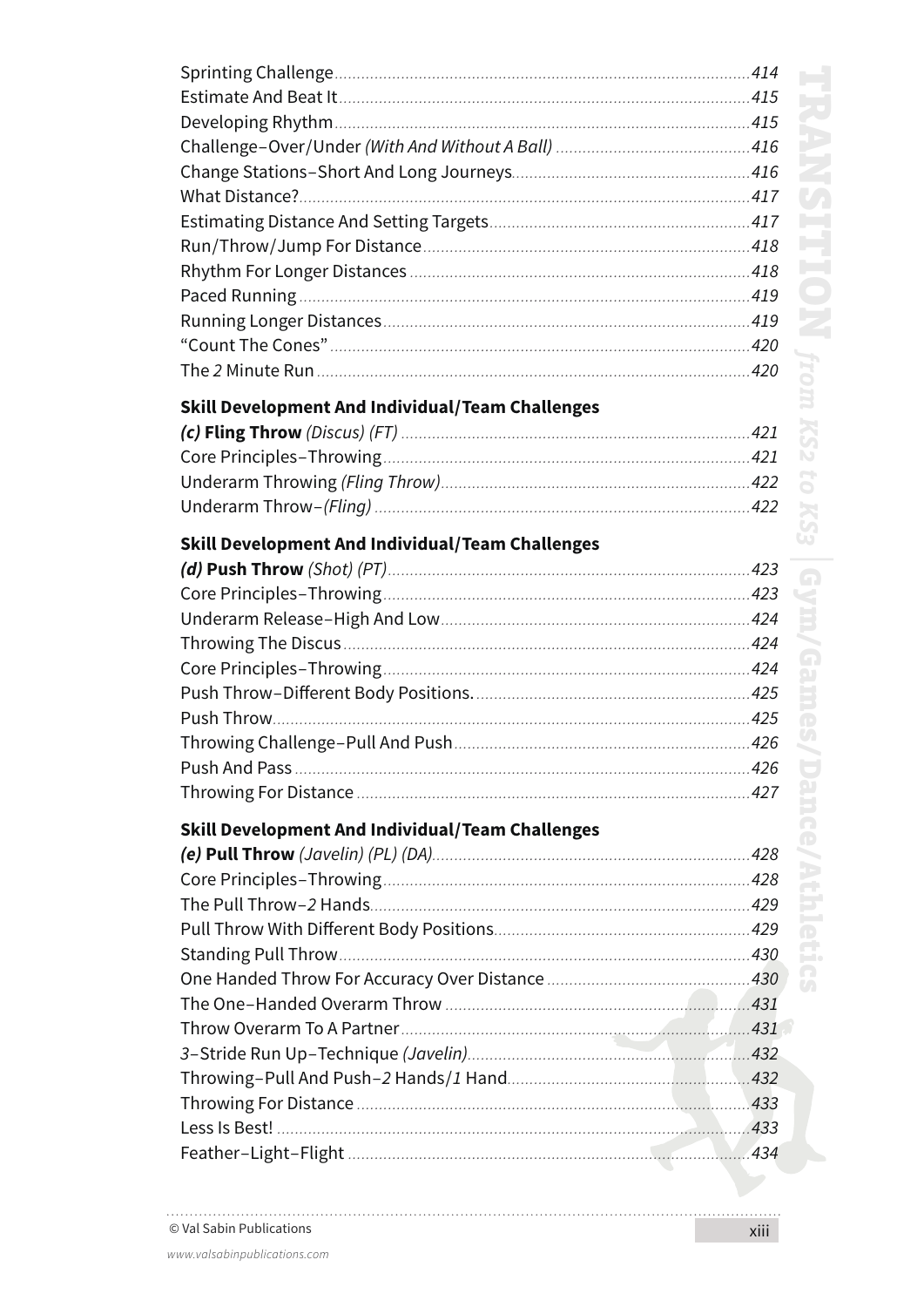| <b>Skill Development And Individual/Team Challenges</b> |     |
|---------------------------------------------------------|-----|
|                                                         |     |
|                                                         |     |
|                                                         |     |
|                                                         |     |
| <b>Skill Development And Individual/Team Challenges</b> |     |
| (a) lumning $ $ ong $( $ $ )$                           | A37 |

### **Skill Development And Individual/Team Challenges**

### **Skill Development And Individual/Team Challenges**

### Skill Development And Individual/Team Challenges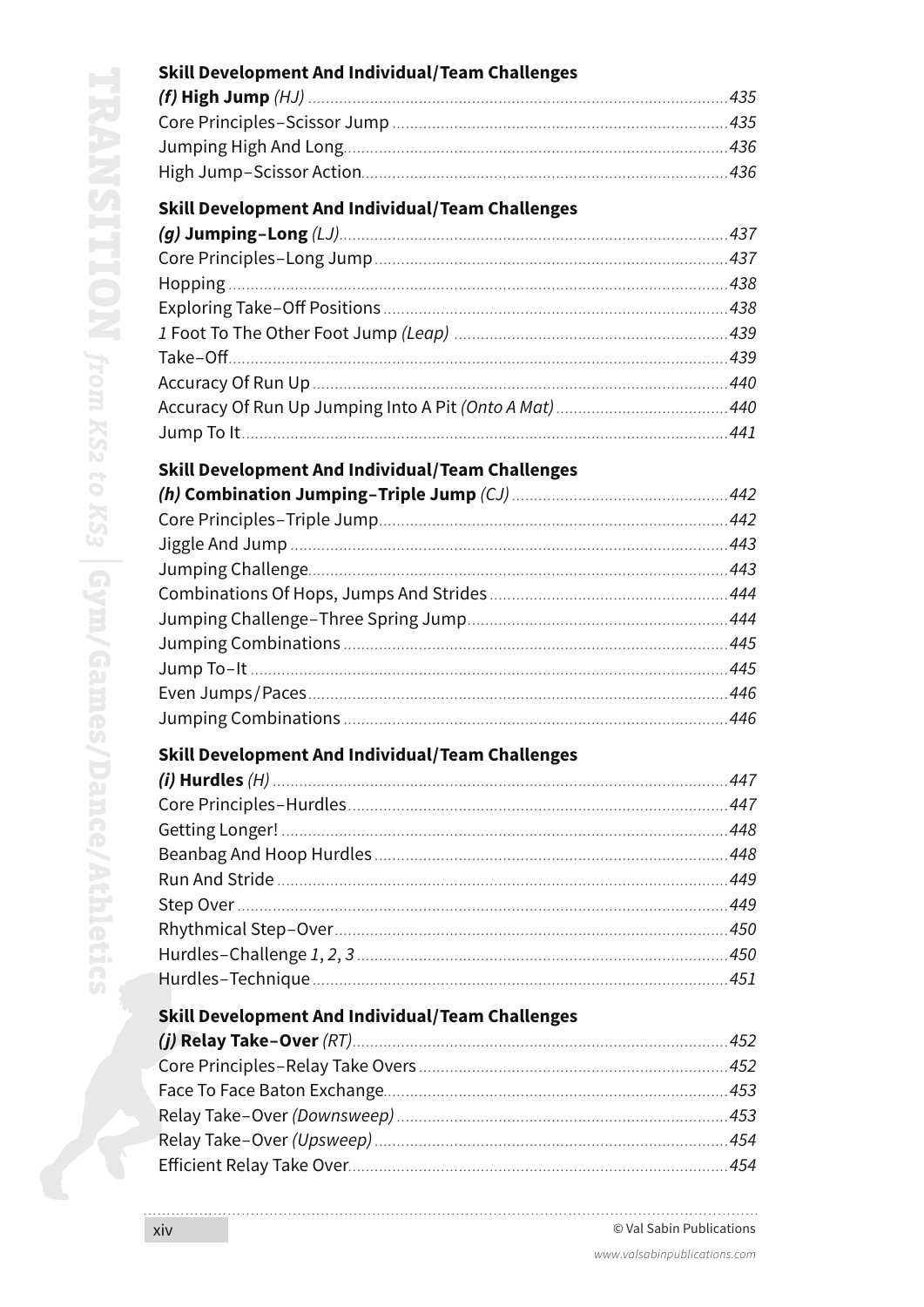| <b>Skill Development And Individual/Team Challenges</b> |  |
|---------------------------------------------------------|--|
|                                                         |  |
|                                                         |  |
|                                                         |  |
|                                                         |  |
|                                                         |  |
|                                                         |  |
|                                                         |  |
|                                                         |  |
|                                                         |  |
|                                                         |  |
|                                                         |  |
|                                                         |  |
|                                                         |  |
|                                                         |  |
|                                                         |  |
|                                                         |  |
|                                                         |  |
|                                                         |  |
|                                                         |  |
|                                                         |  |
|                                                         |  |
|                                                         |  |
|                                                         |  |
|                                                         |  |
|                                                         |  |

© Val Sabin Publications

. . . . . . . . .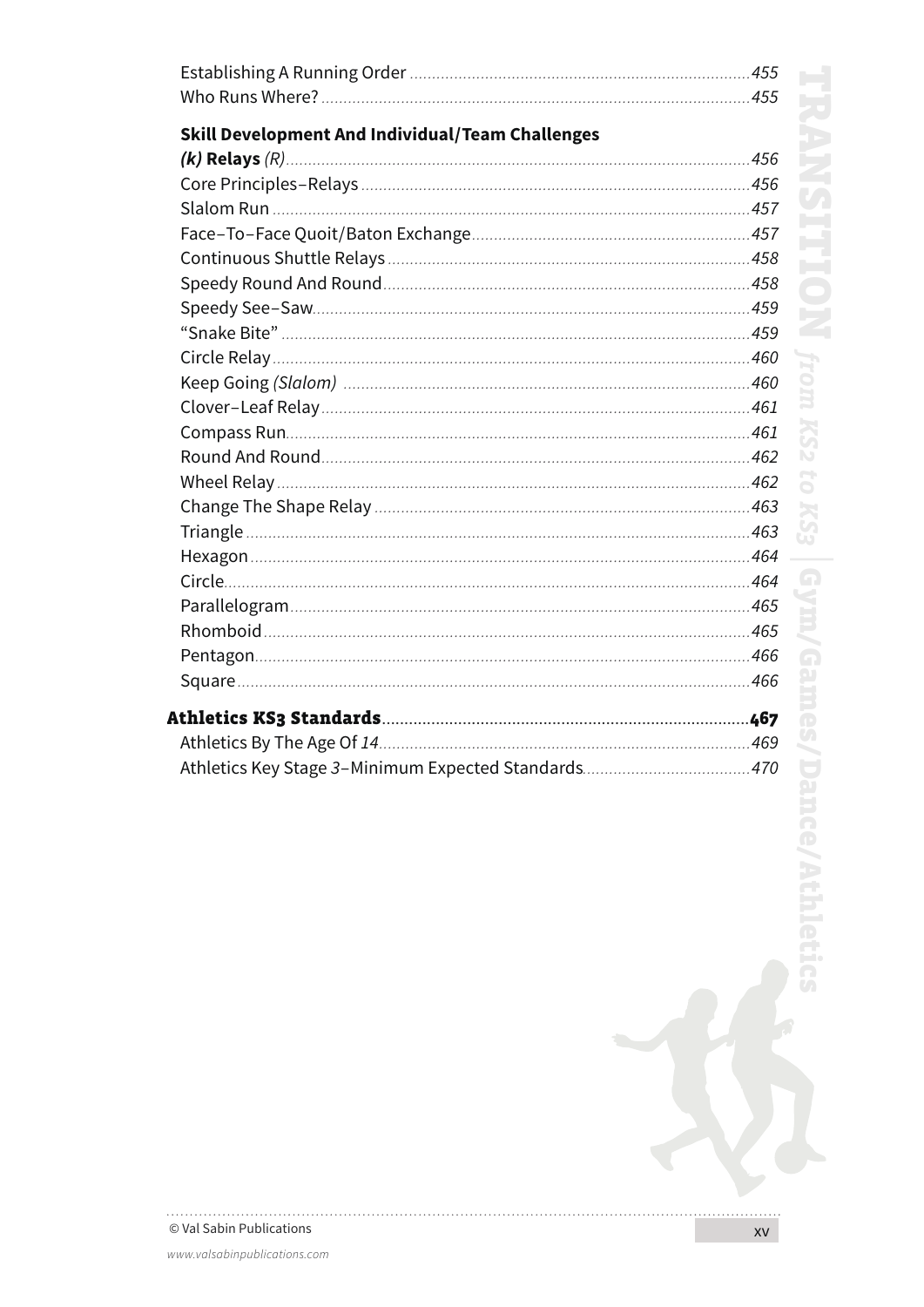# **LINK UNITS FOR GYMNASTICS, GAMES, DANCE AND ATHLETICS KEY STAGES 2–3 TRANSITION**

## *(A)* **THE STRUCTURE OF THE MANUAL**

This extremely comprehensive, detailed, and user friendly manual contains this short overall introduction and then is divided into four very distinct activity areas–each identified by different coloured pages for ease of access and fully indexed as a separate unit.

Each subject area–gymnastics, games, dance and athletics–has its own introduction containing sections on:–establishing the expected standards of performance; the transition between KS2 and KS3; the detailed structure and delivery of the unit; the link unit as part of The National Curriculum, and what next?

Detailed subject–specific material for each unit is then complemented by an additional section on skills; concepts and principles; and a final section on warming up. The material content is divided into progressive phases i.e. Transition and Familiarisation phase followed by 6 more progressive phases *(athletics contains seven progressions)*. Each phase or progression could take one or two lessons to work through, depending upon the attitude and ability of the pupils.

Each link unit identifies learning objectives and expected learning outcomes linked to the National Curriculum for PE and delivery time is recommended to be 8–12 hours. Every individual phase and progression has its own short description of the focus of work and it's expected learning outcomes.

*"Each link unit identifies learning objectives and expected learning outcomes linked to the National Curriculum for PE"*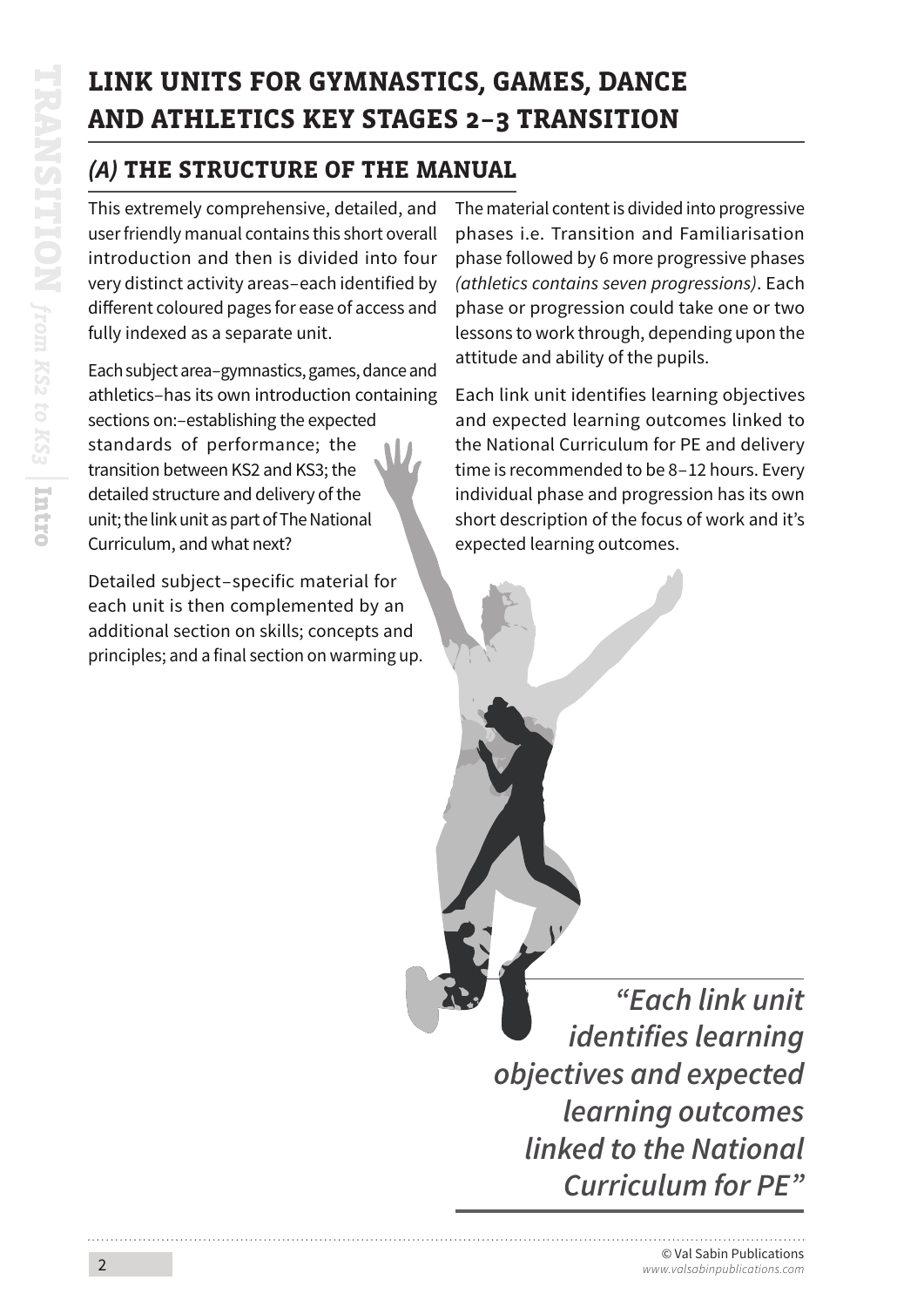### *Warm–up–preparation*

- *1.* Deliver General warm–up No 3a, changing step on a signal from the teacher.
- *2.* Stand with a partner and jog about the gym in a follow–my–leader formation. On a signal pause, pivot and turn to change direction and the leader.
- *3.* Work out how you can follow–my–leader side skipping, then jog and turn in your own time and your own way. Practise repeating it several times so you both know when to change step and when to turn.

#### *Floor–work*

- *1.* Choose any two ways of travelling on your feet, but now move **side–by–side** *(parallel)* and **match** your partners' movement exactly. **Matching** is when two or more people reproduce exactly the same movement or balance. *(Both move the same hand, foot etc at the same time.)*
- *2.* Check that when you turn, you both go round in the same direction *(e.g. to the right!).* If you are moving in the **opposite** direction you are mirroring. **Mirroring** is working with a partner to show movements which are like a mirror reflection *(e.g. when standing in front of a mirror–if you moved your right arm–your reflection would move its left. Therefore you use opposite arm, opposite leg etc.)*

#### *3.* **Class teach** a turning jump

- 2 feet  $\rightarrow$  2 feet turning jump. On the spot–face one wall–push from ankles, knees and hips, swing arms vigorously and jump to land facing in the opposite direction. Practise several times and see if you can jump to turn ¾ of the way round or even completely round to end up facing the same wall you faced at the beginning.
- Practise with a partner and try to improve the jump *(try the jumps in different relationships to each other e.g. face to face, back–to–back, side–by–side, one behind the other etc)*. When are you **matching** and when are you **mirroring** your partner?







**3a Warm–Up "Change Step"**

*(Track 3)*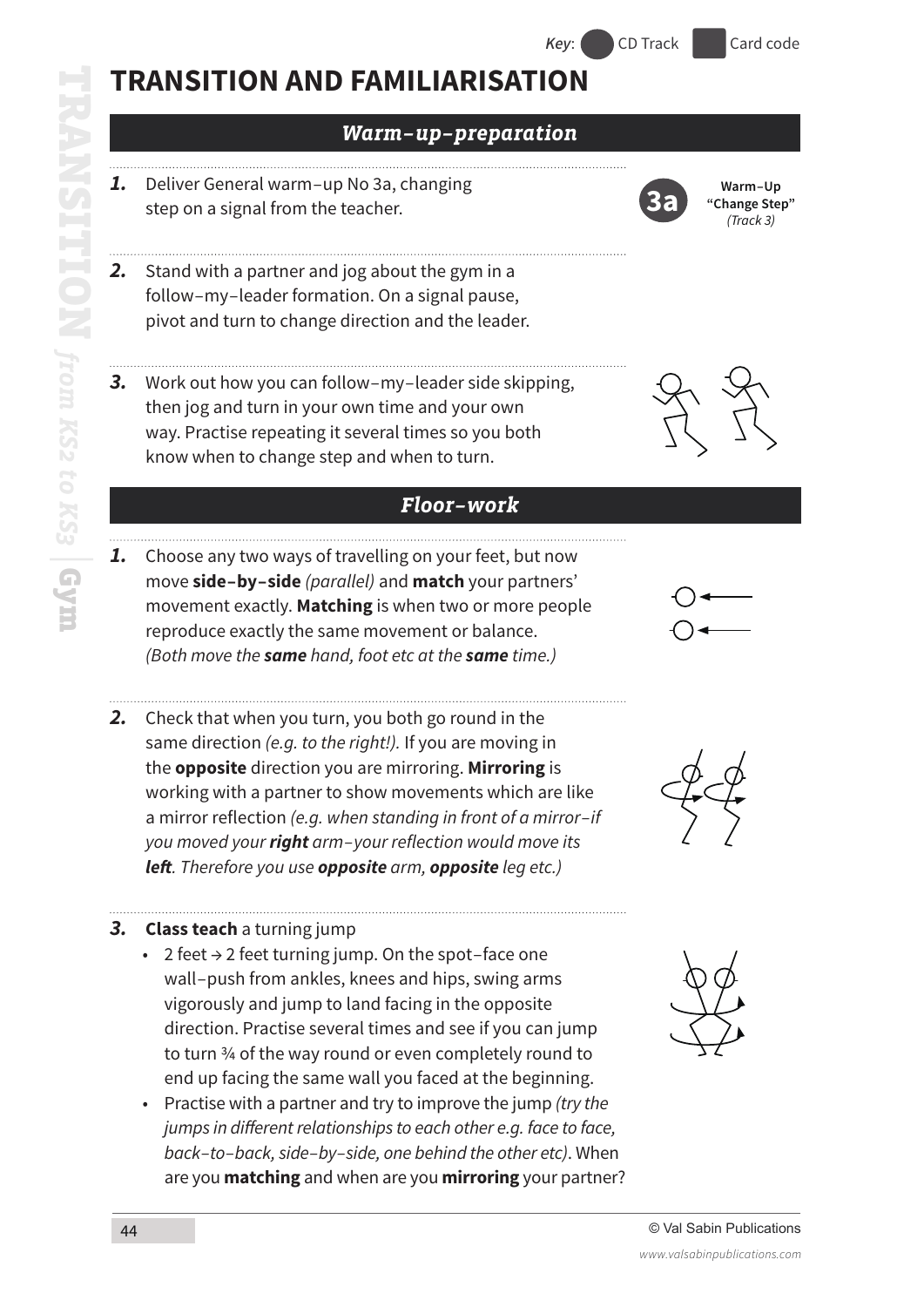

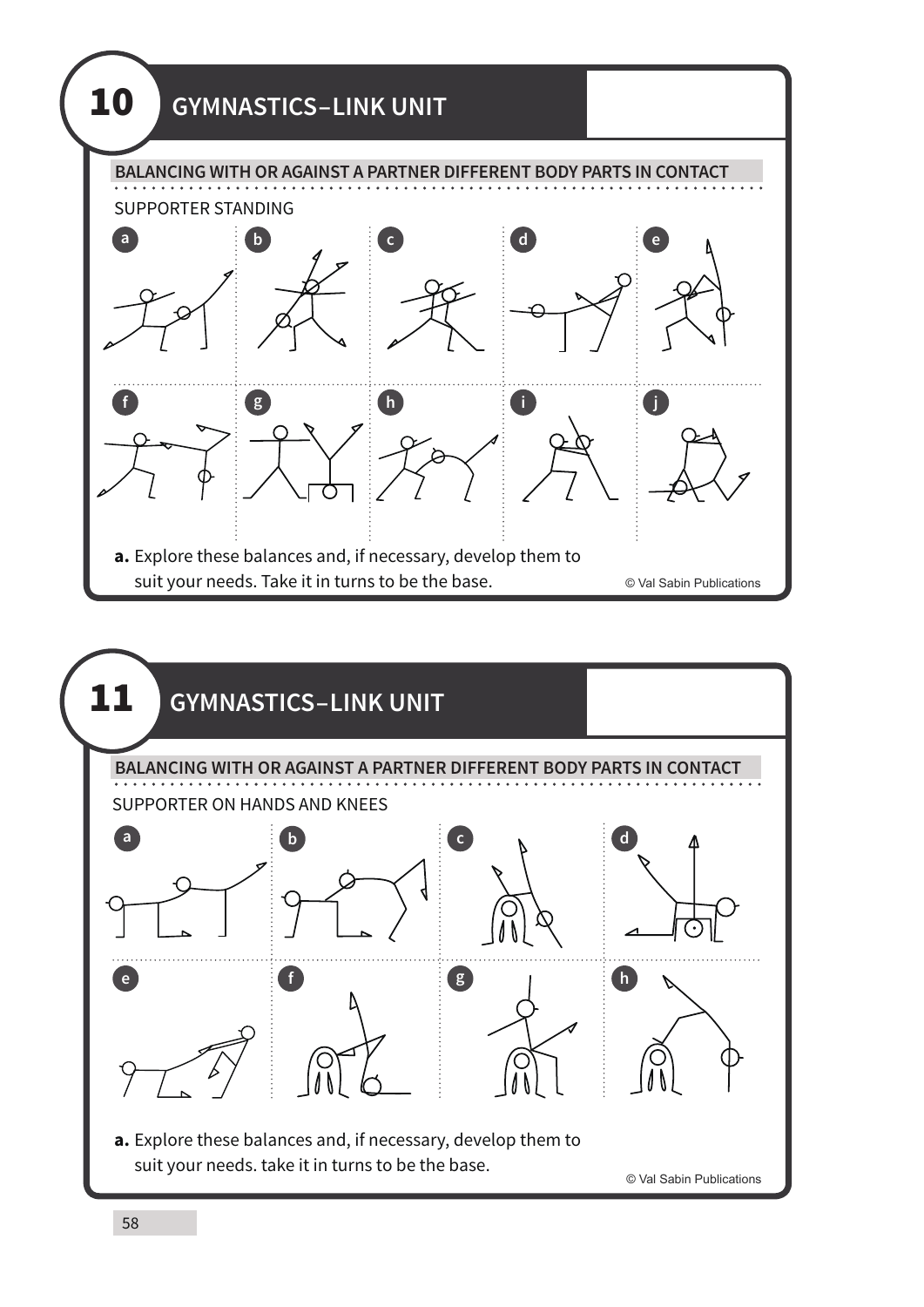**TURNING**

## *(C)* **SEQUENCE STRUCTURE**

Sequences form a large part of school gymnastics but to what extent are children taught about sequence structure?

In its simplest form a sequence structure could be represented in the following way:–

The complexity of a sequence can be increased by including more skills / agilities but there should always be a starting and finishing position.



The skill/agilities should reflect the focus or main theme of the sequence but the linking movements can be from any of the other three categories of movement *(pupils need to understand the categories of movement and recognise the importance of variety of movement).*



Sequences should demonstrate continuity and a smooth transference of body weight from one movement to the next.

**BALANCING**

To create more complex, interesting and well–balanced sequences, pupils should learn gradually to include **changes of speed, direction level and shape**. A knowledge of the principles of **weight** will reinforce the need for evaluation, refinement and repetition in order to produce quality performances.

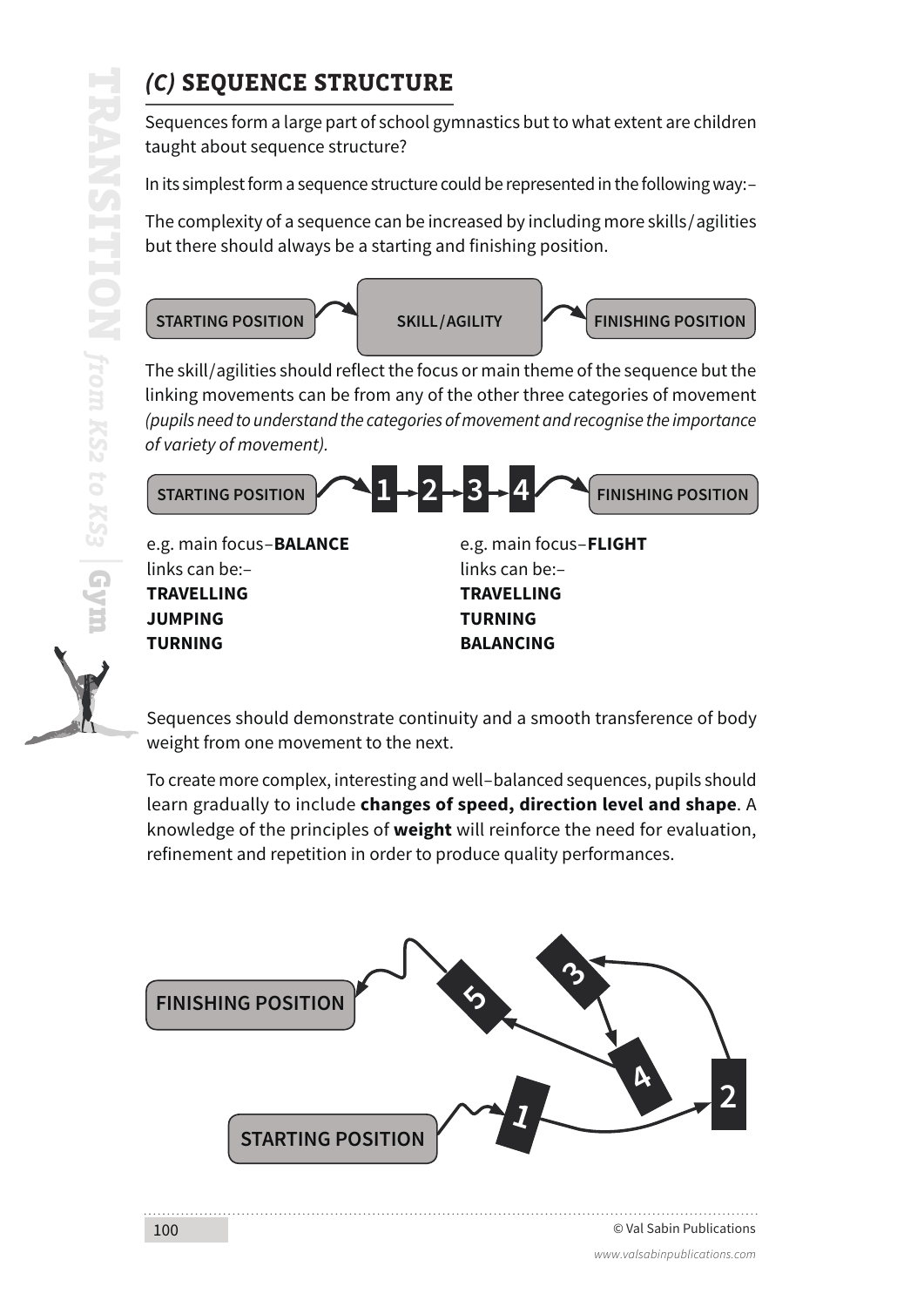# **PROGRESSION 3**

*Warm–up–preparation 1.* Take some general warm–ups from Group 2 "time–jog" **General Group Warm–Up** to raise muscle temperature and increase blood flow. **2** *2.* Practise your sequence from last session of jog and change the leader, including your stretches. Continue until a signal from the teacher asks you to stop. *3.* Pupils engage in TAG 1 "Stuck in the mud with throw release". **Tag 1** *Skill Development 1.* Stand in groups of three–one small ball to each group. Stand in a triangle shape and pass the ball underarm  $\bigcirc$ around the triangle. *(Remember downwards and upwards cradle, get body in line with the ball and give a balanced preparation, action, follow through. Get pupils to remind each other and evaluate technique.) A 2.* Stand further away from each other "A" rolls to B who fields it, then throws it overarm to C, and so on in that order around the triangle. *(At this point some technique teaching for collecting a ball rolling directly towards you and a long stop to either side of the body would be useful.)* Repeat the practice and try to make the passes fast, efficient and accurate. *(To help speed up reactions every time the teacher calls "change" the ball has to be passed in the opposite direction.) B C 3.* "A" throws the ball high, somewhere between B and C. Both move towards it, but, whoever is nearest moves to catch it and calls "mine". Whoever catches it is the thrower next time *(talk about playing as a team member and covering the catcher. Also remember to get under the ball to collect it). A4.* Stand side–by–side in 3's, all facing the same way. *(Organisation all groups facing the same direction or groups back to back throwing away from each other.)*

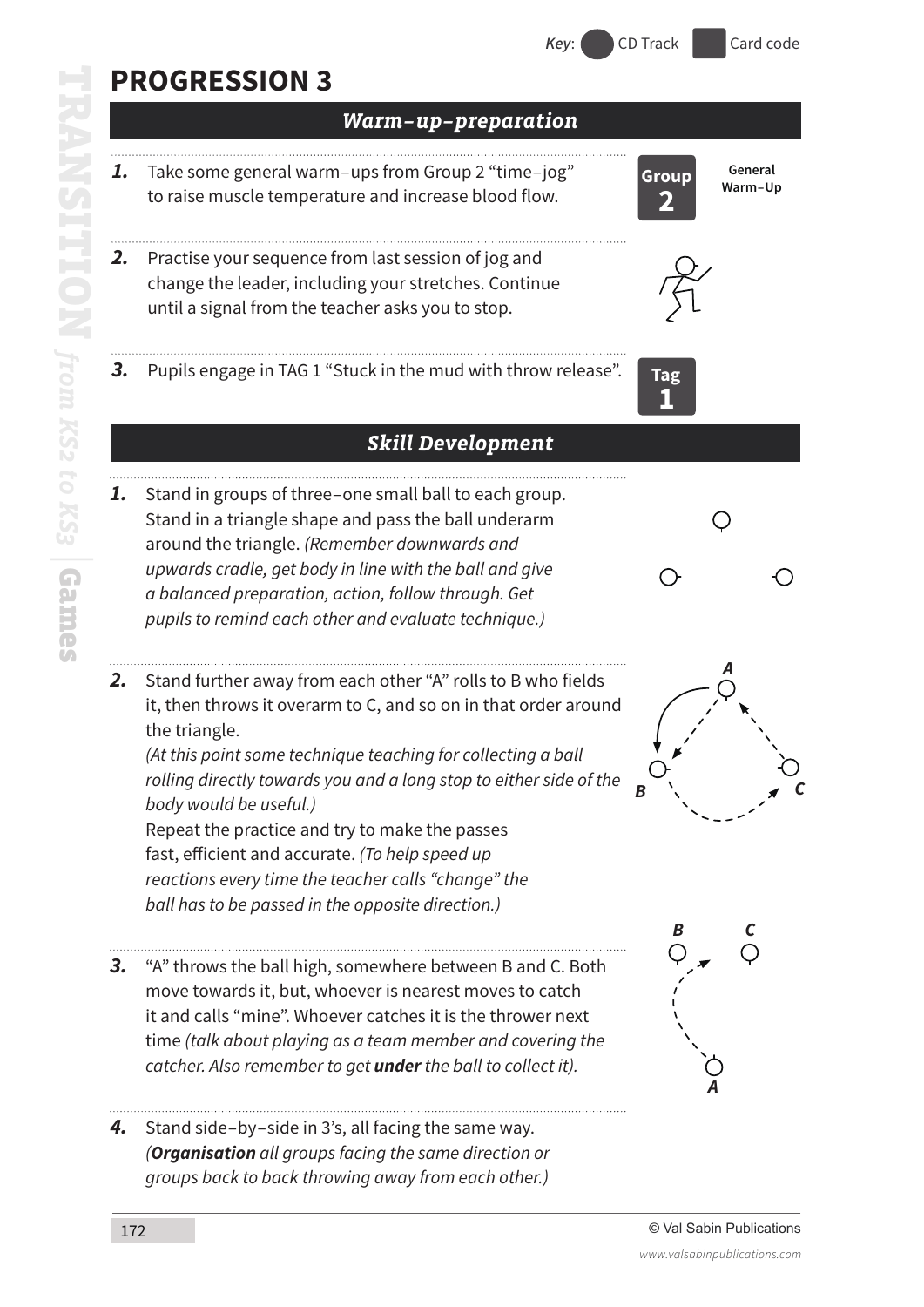

| B  | <b>WARM-UP</b>                                                                                                                              | <b>Lower Back</b>        |
|----|---------------------------------------------------------------------------------------------------------------------------------------------|--------------------------|
|    |                                                                                                                                             |                          |
| 1. | Kneel on all fours with hands directly below shoulders<br>and your toes facing backwards.                                                   |                          |
| 2. | Inhale, contract your abdominals, and round your<br>back, pushing it upwards (for 6 secs).                                                  |                          |
| 3. | Exhale, relax your abdominals and return to the "flat back" position. NB<br>Perform this stretch 4 times unless your muscles feel stressed. |                          |
| 4. | Can you position yourself with your partner to perform this stretch together?                                                               |                          |
|    |                                                                                                                                             | © Val Sabin Publications |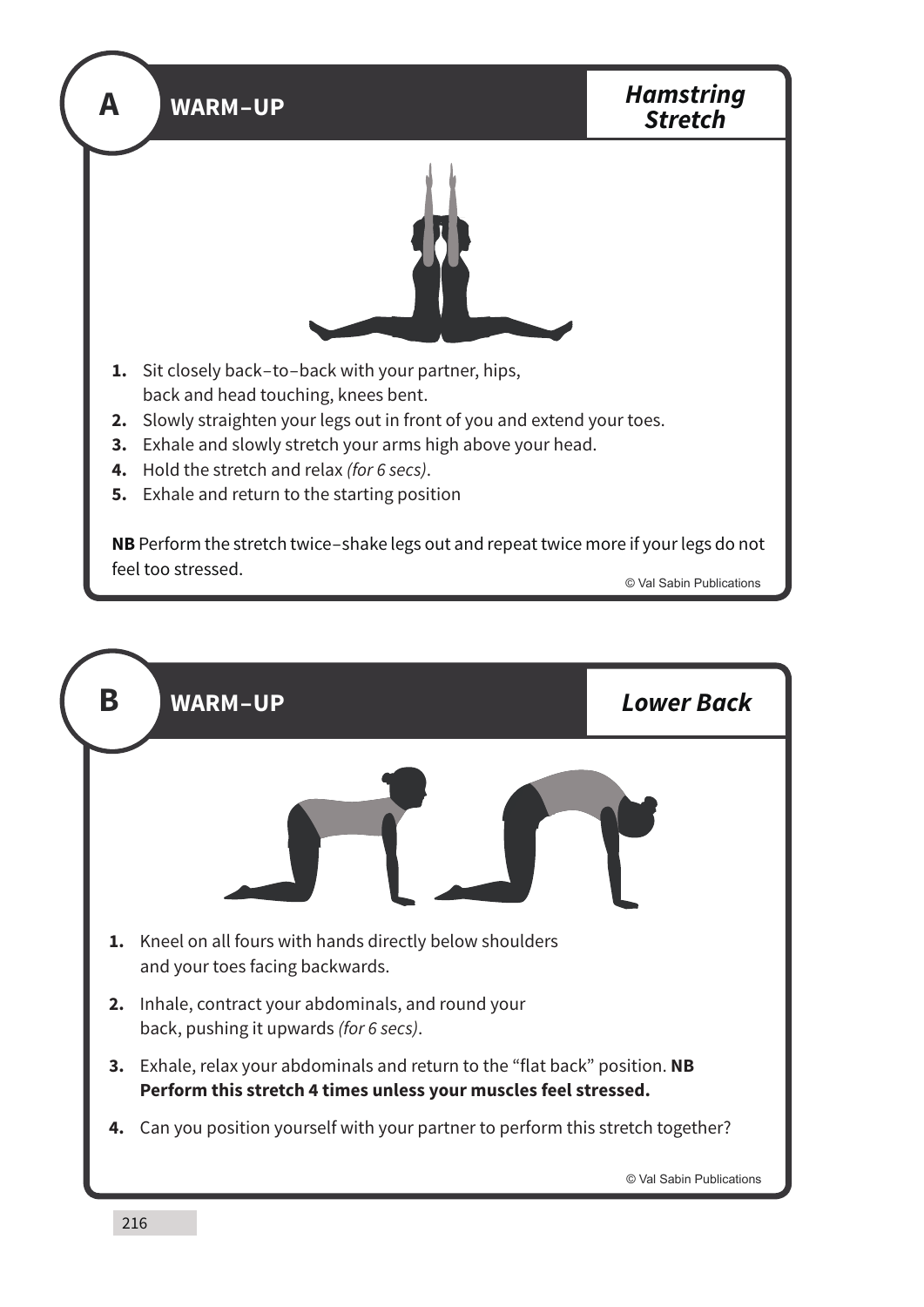

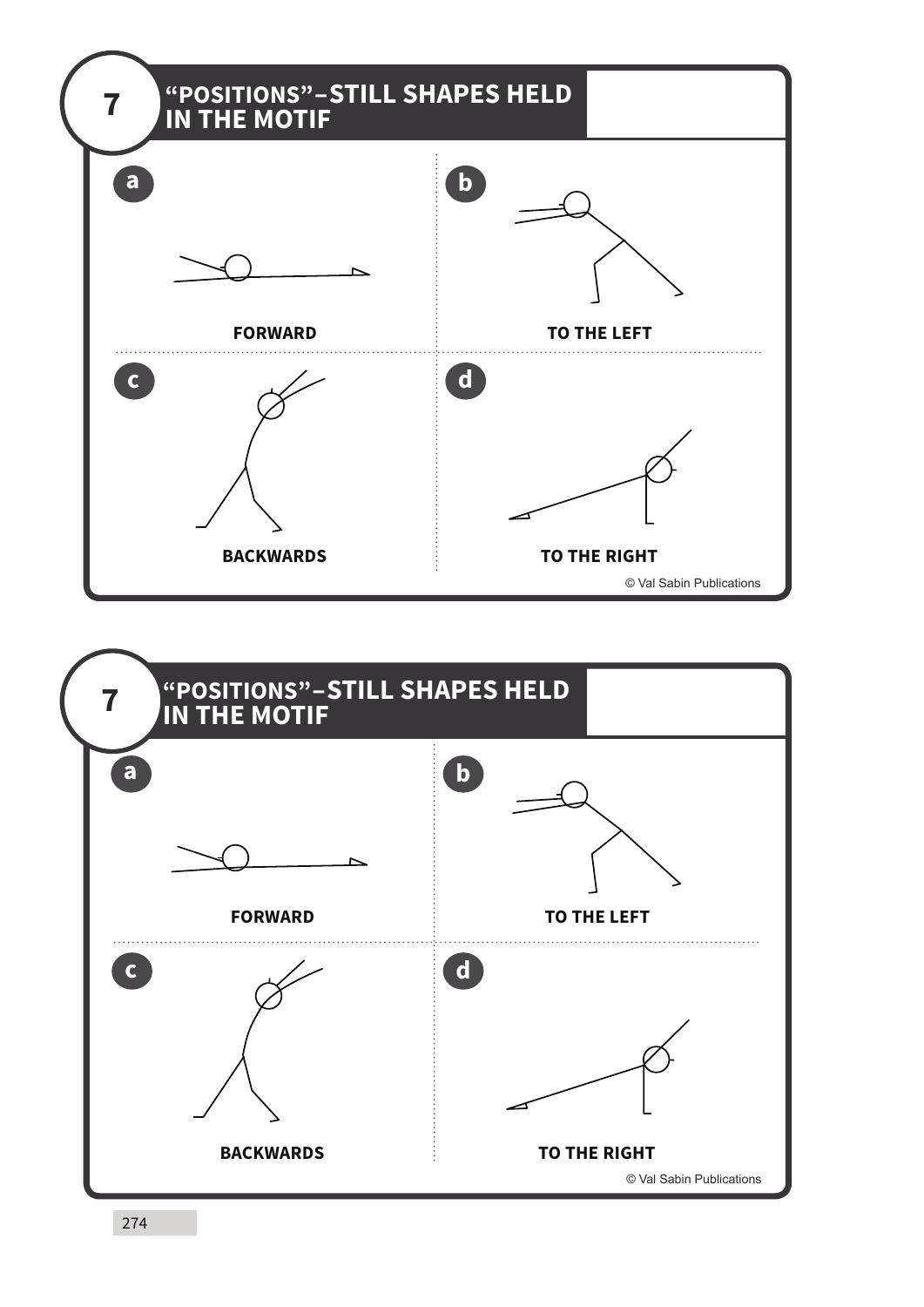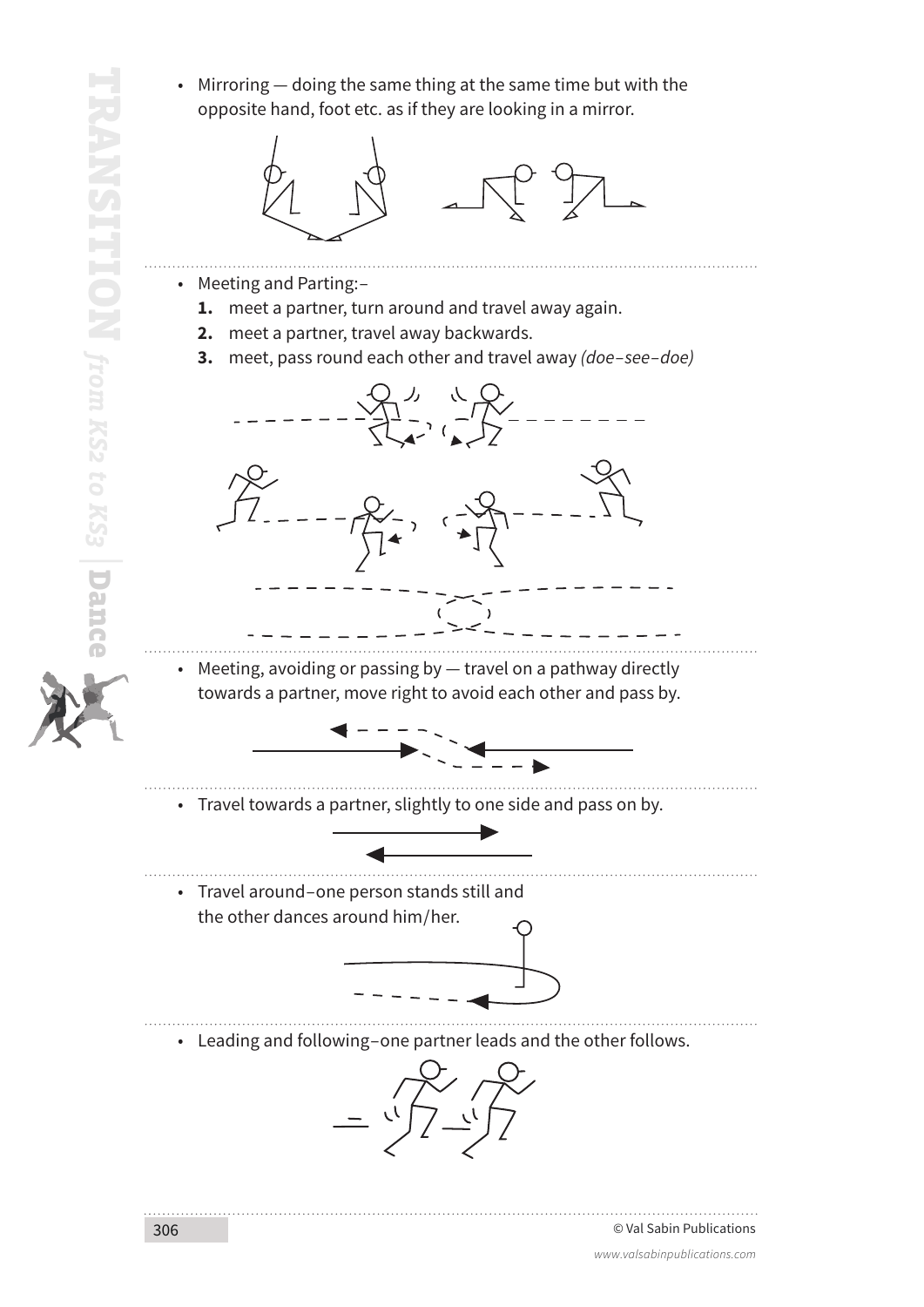## PULSE–RAISERS AND PROBLEM–SOLVING

- **1.** 400m Challenge
- Whist jogging round the 400m track with a partner complete as many of the following tasks as possible:–
- Work out the age difference between you and your partner in days.
- Work out how many centimetres there are in 400m.
- Work out the amount of times an athlete would cross the finish line in the 1500m.
- **2.** Keep on running…………….....................

# PULSE–RAISERS AND PROBLEM–SOLVING

- **1.** For each letter of the alphabet, can you and your partner think of a sport:
- e.g. *A*–Archery *B*–Basketball *C*–................
- **2.** If you get to the end of the alphabet, try it again, but with a different sport for each letter.
- **3.** Keep on running…………….....................

© Val Sabin Publications

**13**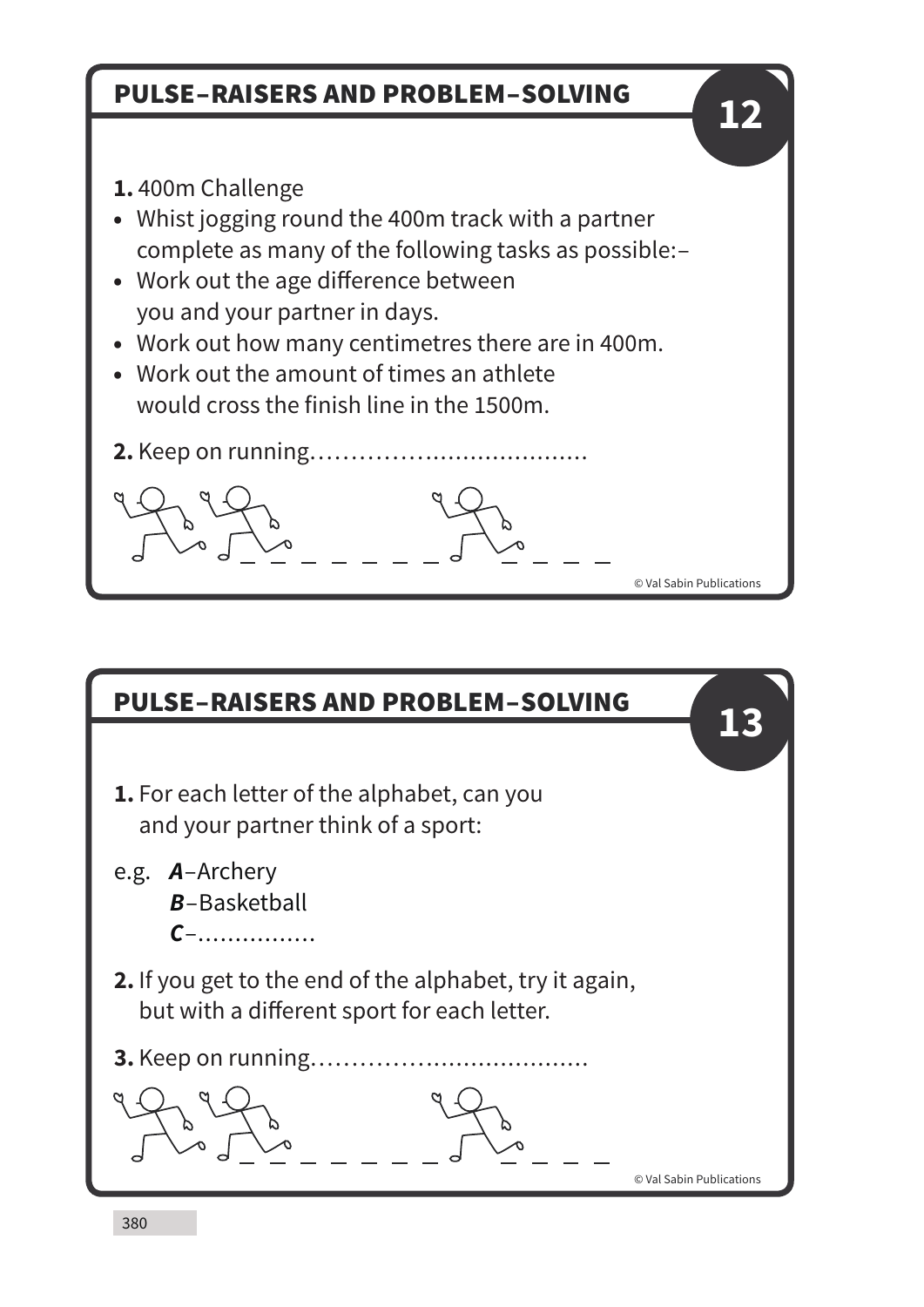### *C.* **GRIDS**

In restricted areas like **small playground or inside a sports hall**, for some activities, organising pupils to work in grids can give a greater degree of safety. Sometimes the existing playground or sports hall markings; can be very helpful for creating grids e.g. any netball courts can easily be adapted into grids by drawing a line in chalk or making the line with cones, markers, bean bags, ropes etc to immediately give six grids.



Other playground markings can also be used to advantage e.g. circles, hopscotch, ladders, wall targets etc.

#### *D.* **DISTANCE MARKS**

If sprinting, throwing, jumping challenges are going to be used regularly or if you wish to give pupils the opportunity to practise at different times, then areas could be marked on the playground. If you mark out four areas in different quarters of the space, different groups could work easily in different areas *(e.g. throwing, sprinting, hurdles etc).*





The line reached, or distance covered could then be recorded by the pupil on a personal record sheet. This is preferable to a class comparison sheet.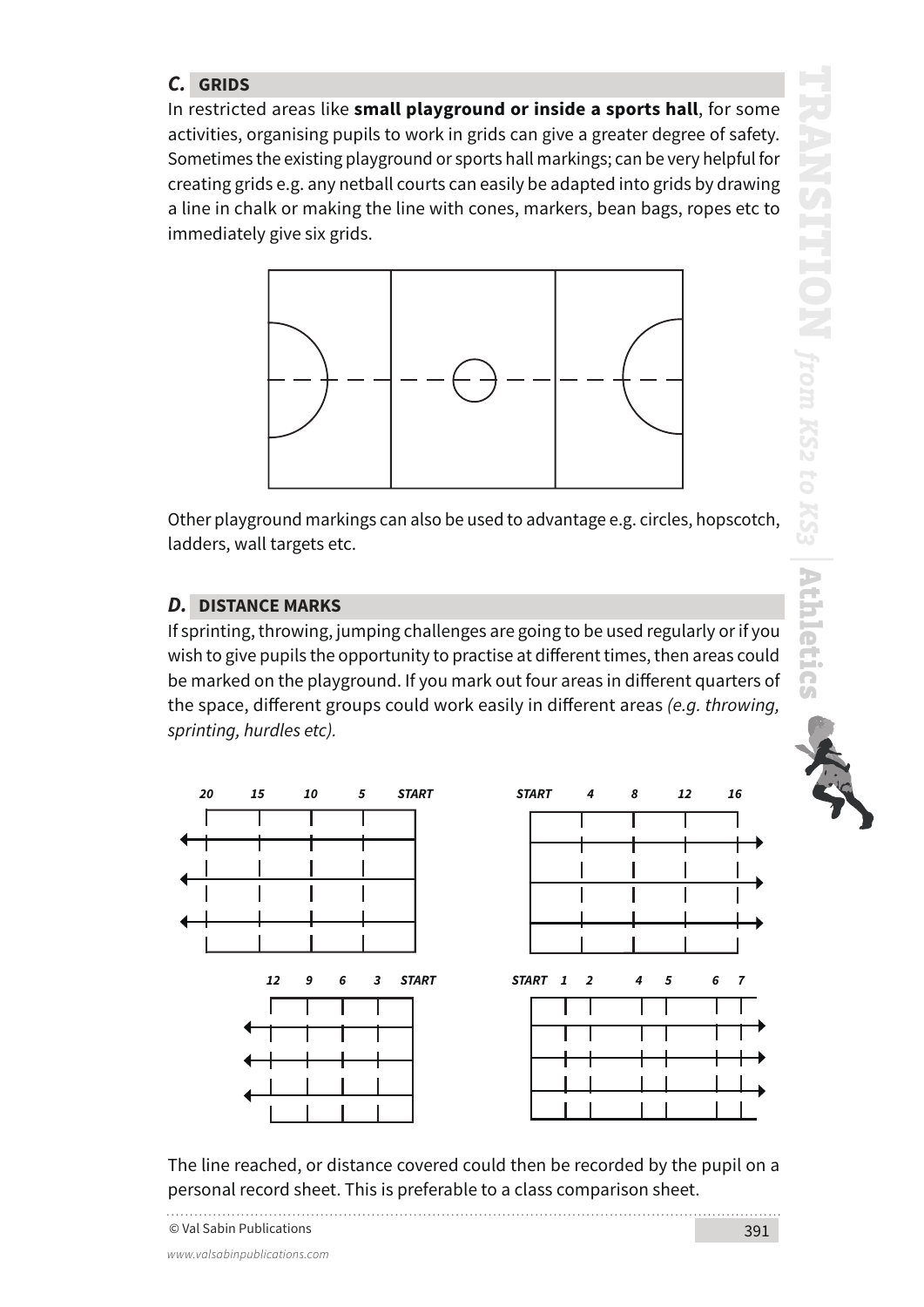## **SELF/PEER ASSESSMENT**

|                               | <b>COMBINATION JUMP</b>                                                                        | Name:<br>Assessor:<br>Dates: |                                                    |
|-------------------------------|------------------------------------------------------------------------------------------------|------------------------------|----------------------------------------------------|
|                               | <b>Core Principle</b>                                                                          | Can<br>Do<br>(Tick)          | <b>Areas Requiring More</b><br>Practice (Describe) |
| $\mathbf{1}$                  | The stride before the take-off is<br>longer.                                                   |                              |                                                    |
| $\overline{2}$                | Maintain a rhythm and equal<br>distance through each phase.                                    |                              |                                                    |
| 3                             | <b>Swing arms upwards and</b><br><b>forwards</b> on take-off to increase<br>momentum and lift. |                              |                                                    |
| 4                             | Head up and erect torso<br>throughout the combination to<br>maintain balance.                  |                              |                                                    |
| 5                             | Knees should give on the <b>flat</b><br>footed grounding between each<br>phase.                |                              |                                                    |
| <b>Targets For The Future</b> |                                                                                                |                              |                                                    |
|                               |                                                                                                |                              |                                                    |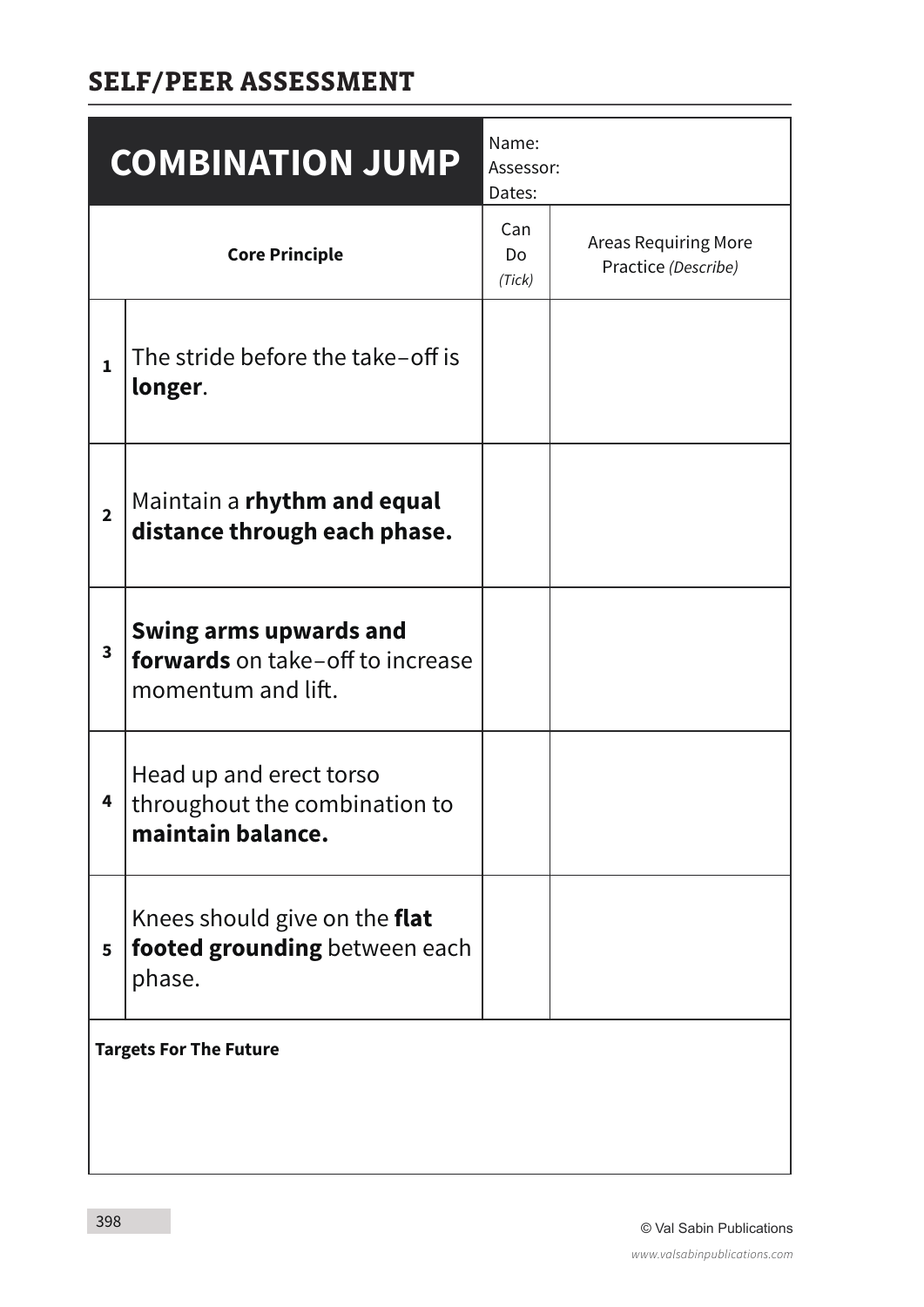### JOG AND SPRINT





- Work in groups of about 6. Two markers approximately 50m apart.
- **1.** Stand close together one behind the other. Jog around the markers in a line.
- **2.** Whilst the team is jogging, the back person sprints to over take the rest of the team *(on the right hand side)* to reach the front of the line and make a clear signal. On the signal, the next back person moves to the front, and so on....
- **3.** The line keeps jogging and the pattern is repeated until the signal is given to stop.
- Stay close together. **A point is scored every time someone gets to the front and signals.**
- How many points can you get in a timed 2½ or 3 minutes?
- **• Problem**–how fast do you jog so the whole team can keep going for the time?

© Val Sabin Publications

**ST10**

### SPRINTING CHALLENGE

| $\begin{array}{c} \bigcirc \\ \bigcirc \end{array}$ | $\frac{\textcircled{\textcirc}}{\textcircled{\textcirc}}$ | $\frac{0}{0}$ |
|-----------------------------------------------------|-----------------------------------------------------------|---------------|
| $3 - 5m$                                            |                                                           |               |
| $3 - 5m$                                            |                                                           |               |
| $3 - 5m$<br>__                                      |                                                           |               |
| $3 - 5m$<br>ست                                      |                                                           |               |
|                                                     |                                                           |               |
|                                                     |                                                           |               |

Work in pairs / small groups Set out 4 markers 3–5 apart.

- **1.** No.1 runs fast for a timed 3 secs or 5 secs and tries to run past as many cones as possible.
- **2.** No.2 has a turn then both try to beat their own record.
- **3.** Does it make any difference if you.
- **a.** Run with arms straight and held tightly to your side?
- **b.** Run with small steps.
- **c.** Run with your arms spread away from your body?

Timing–by the teacher or 1 stopwatch to each pair/group

© Val Sabin Publications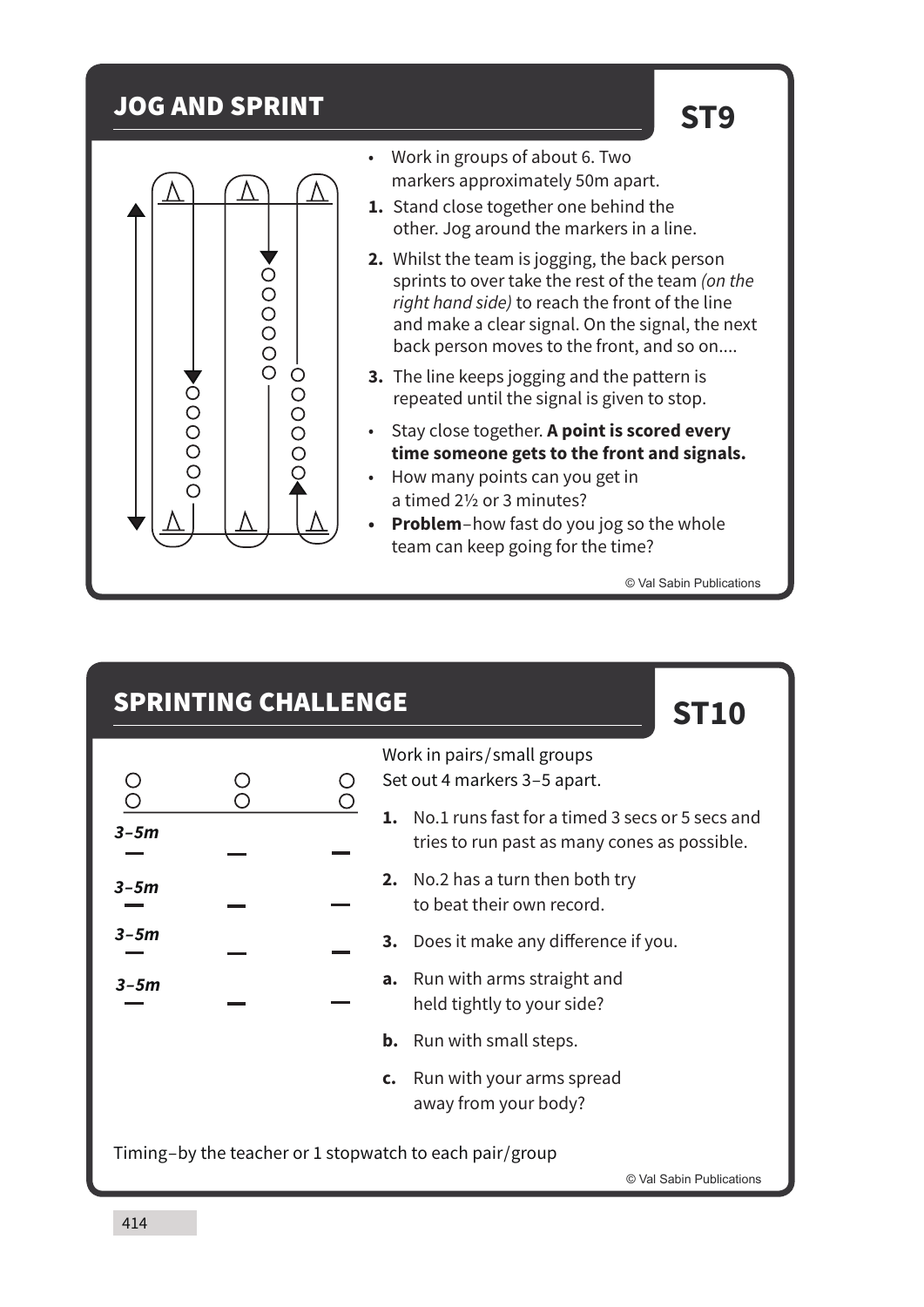## THE PULL THROW–2 HANDS

# **PL1**



( ව

- Sit in **straddle** position. • With both hands take the ball back behind head lean back slightly.
- Bring body forward and pull the ball strongly over the head to release just in front of the body.
- Follow through.
- Stand in "opposition" up to the throw line *(right handed, left foot forward.)*
- Take the ball back and lean back with weight on back foot.
- Pull the ball through strongly over the head to release in front of the body.
- Weight is transferred onto front foot.
- Follow through with arms.

### PULL THROW WITH DIFFERENT BODY POSITIONS

**PL2**

© Val Sabin Publications



**Equipment**:–medium/large ball. Cone for starting line and marker each person.

- **1. Sit** so heels are behind the cone/line, throw the ball with **two hands**. Partner marks where the ball first touches the ground and places marker. With each turn, try to beat your own marker. Measure and record your longest throw *(5 turns each.)*
- **2. Kneeling on 2 knees**–hold the ball with 2 hands take it back behind your head, arch your back and throw it **upwards and forwards**. Partner marks where it lands. 5 repetitions–can you beat your own marker? Measure and record your longest throw.

**3.** Repeat, **kneeling on one knee** only.

**Problem**:–If you do not have a tape measure how do you measure the distance?

© Val Sabin Publications